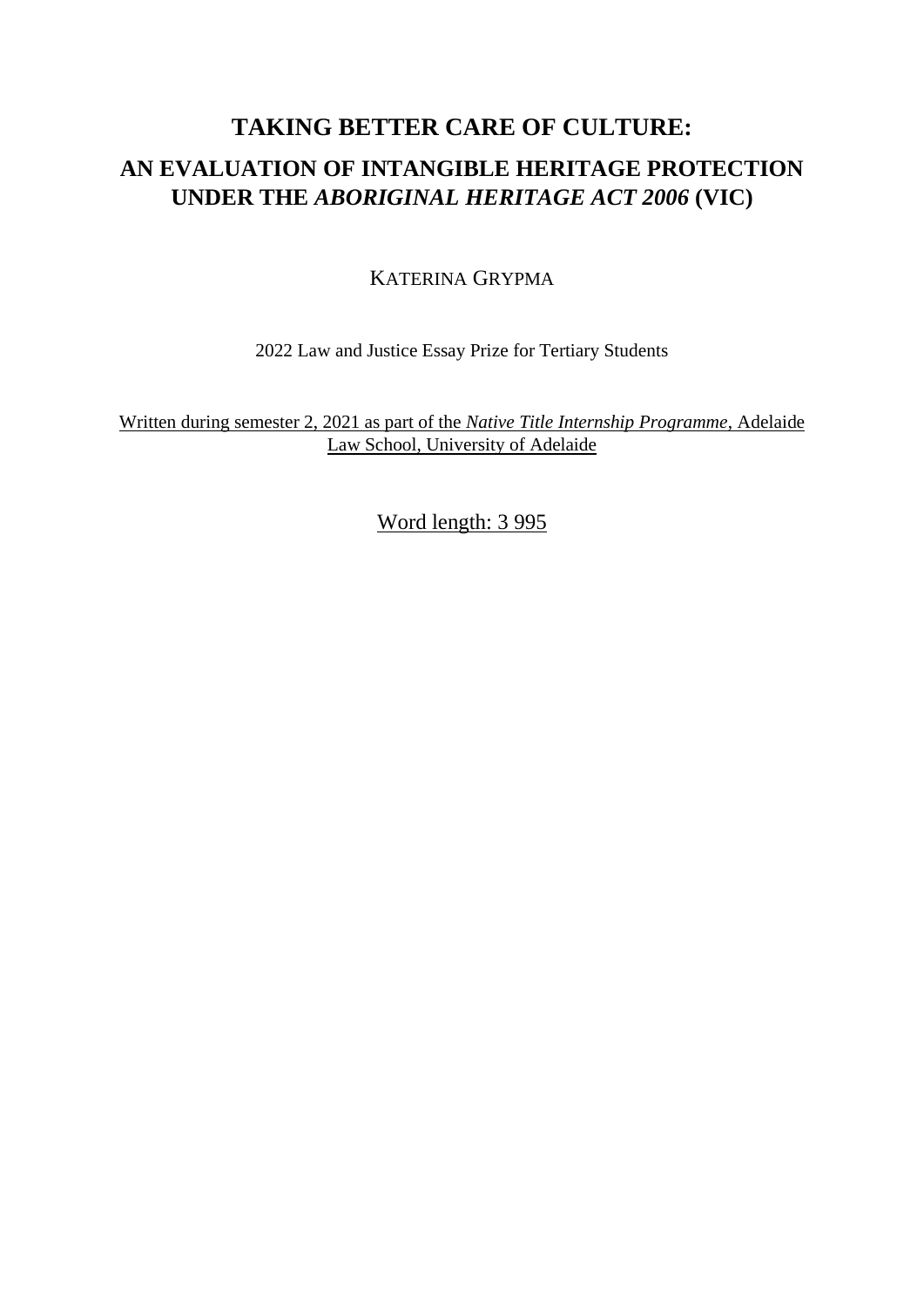#### **1 Introduction**

Creating the best conditions for a thriving community requires more than the provision of healthcare, education and economic opportunity. The protection and affirmation of the community's cultural heritage is also vital. Cultural heritage involves expressions of the way of living developed by a community and passed down through generations.<sup>1</sup> It does not end at archaeological artefacts or heritage places. Such things are all but meaningless without the intangible traditions and living expressions that accompany them. Included in this 'intangible cultural heritage' (ICH) are performing arts, language, and the knowledge and skills used to produce traditional crafts.<sup>2</sup> ICH is essential to maintaining cultural identity and diversity.<sup>3</sup> Its importance and the importance of its protection are internationally recognised.<sup>4</sup>

In 2016, the *Aboriginal Heritage Amendment Act 2016* (Vic) ('*AH Amendment Act*') introduced into the *Aboriginal Heritage Act 2006* (Vic) ('*AHA*') a regime for the protection of Aboriginal intangible heritage  $(AIH)$ <sup>5</sup>. This regime remains the only of its kind in Australia. When first introduced, it received praise as 'revolutionary';<sup>6</sup> a 'milestone in Australia's recognition of Indigenous intangible heritage.<sup>7</sup> But it was not long before flaws became evident and criticisms were voiced. <sup>8</sup> The most significant criticisms have come from the *Taking Care of Culture* ('*TCOC*') discussion paper, <sup>9</sup> released by the Victorian Aboriginal Heritage Council

<sup>1</sup> Elsevier, *International Encyclopedia of Human Geography (Second Edition)* (online at 8 March 2022) Heritage and Economy, 369.

<sup>2</sup> UNESCO, 'What is Intangible Cultural Heritage?' *Intangible Cultural Heritage* (Web Page) <https://ich.unesco.org/en/what-is-intangible-heritage-00003>.

<sup>3</sup> Ibid.

<sup>4</sup> *Convention for the Safeguarding of the Intangible Cultural Heritage*, signed 17 October 2003, 2368 UNTS 3 (entered into force 20 April 2006) ('*ICH Convention'*).

<sup>5</sup> *Aboriginal Heritage Act 2006* (Vic) pt 5A ('*AHA*').

<sup>6</sup> Victoria, *Parliamentary Debates*, Upper House, 11 February 2016, 212, 218 (Jaala Pulford, Minister for Agriculture).

<sup>7</sup> Ashleigh Blechyndan, Belinda Burbidge, Michael O'Kane and Philip Roberts, 'Victoria leads the way in Australian Aboriginal intangible heritage protection' (December 2016) *Native Title Newsletter* 19.

<sup>8</sup> E.g. ibid; Matthew Storey, 'Tangible Progress in the Protection of Intangible Cultural Heritage in Victoria?' (2017) 20 *Australian Indigenous Law Review* 108.

<sup>9</sup> Victorian Aboriginal Heritage Council, 'About the Victorian Aboriginal Heritage Council', *Victorian Aboriginal Heritage Council* (Web Page, 30 March 2021) <https://www.aboriginalheritagecouncil.vic.gov.au/about-victorian-aboriginal-heritage-council>.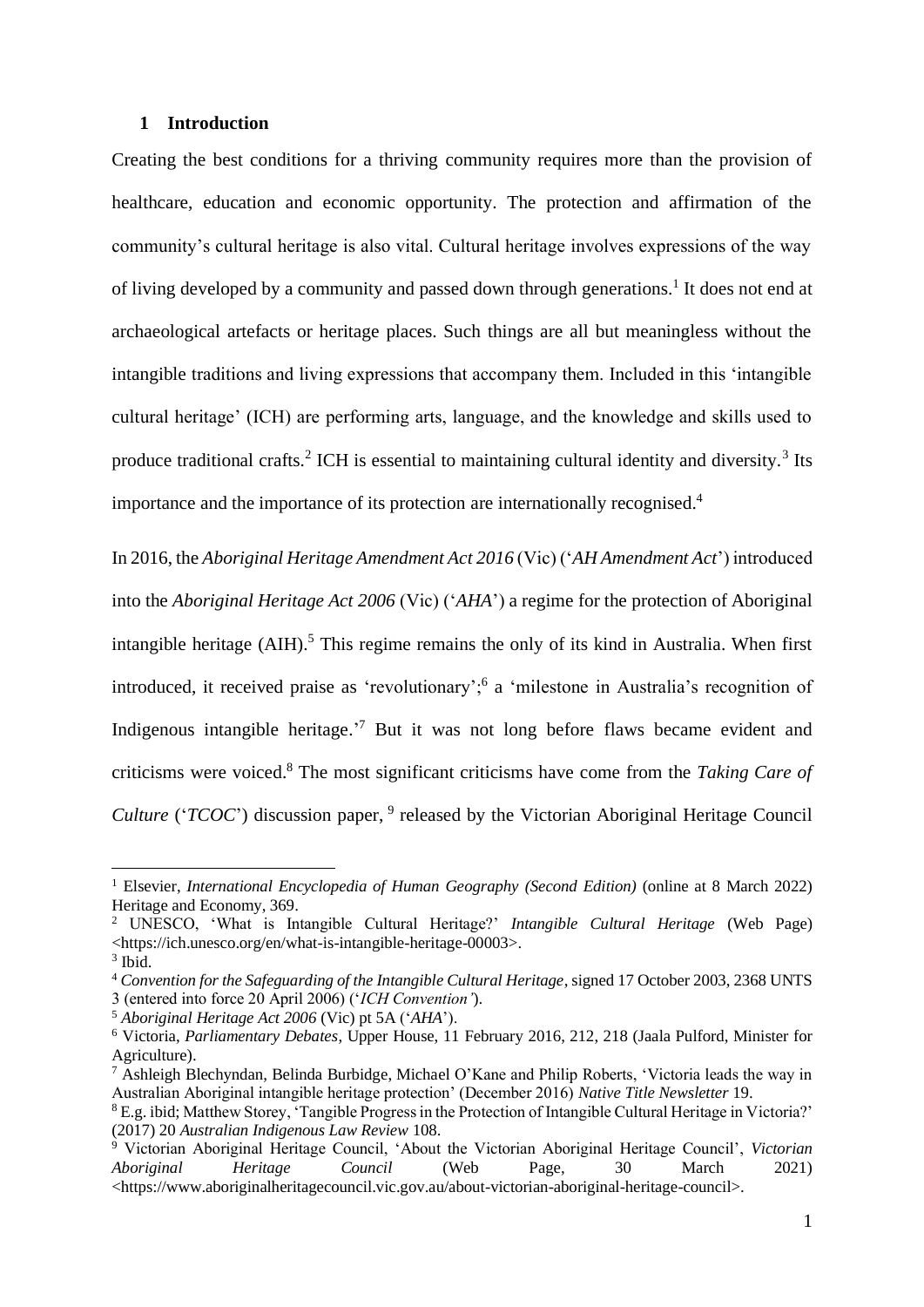(VAHC), a body constituted solely of Traditional Owners. <sup>10</sup> This discussion paper and the consultation it sought aimed to inform the yet to be released *State of Victoria's Aboriginal Cultural Heritage Report 2016-2021* ('*VACHR*'). 11

Through the *VACHR*, the VAHC intends to not only critically analyse Victoria's Aboriginal cultural heritage laws, but also reflect upon what the future of cultural heritage protection in Victoria should be.<sup>12</sup> This essay evaluates the current legal protections of AIH under the *AHA*. It does so through comparison with both the *Convention for the Safeguarding of the Intangible Cultural Heritage*<sup>13</sup> ('*ICH Convention*'), an international benchmark for ICH protection, and the Mexican legal regime implementing this convention, which is internationally recognised as strong and effective.<sup>14</sup> Mexico has been chosen as its cultural diversity, history as a former colony, federal constitution and the recency of a significant part of its ICH regime (introduced  $2017$ <sup>15</sup> mean the jurisdiction shares key similarities with Victoria. Another recent VAHC publication, *Taking Control of Our Heritage: Recommendations for reform of the Aboriginal Heritage Act 2006*<sup>16</sup> ('*TCOH*') contains two proposals for reform of the *AHA* that pertain to AIH protection. These proposed changes are evaluated along with the current law.

As no comprehensive comparison of the AIH provisions with any equivalent law in overseas jurisdictions has yet been published, this research supplements the findings of the VAHC's publications and contributes towards informed advocacy for *AHA* reform. In addition to

<sup>10</sup> Victorian Aboriginal Heritage Council, *Taking Care of Culture* (Discussion Paper, January 2021) 44 ('*TCOC*').

 $11$  Ibid 6.

<sup>12</sup> *TCOC* (n 10) 52.

<sup>13</sup> *ICH Convention* (n 4).

<sup>14</sup> Pier Luigi Petrillo (ed), *The Legal Protection of the Intangible Cultural Heritage: A Comparative Perspective* (Springer, 2019) 241.

<sup>&</sup>lt;sup>15</sup> Francisco Morales and Edaly Moreno, 'The Legal Framework for Safeguarding the Intangible Cultural Heritage in Mexico' in Pier Luigi Petrillo (ed), *The Legal Protection of the Intangible Cultural Heritage: A Comparative Perspective* (Springer, 2019) 37, 47.

<sup>16</sup> Victorian Aboriginal Heritage Council, *Taking Control of Our Heritage: Recommendations for reform of the Aboriginal Heritage Act 2006* (Final Report, October 2021) ('*TCOH*').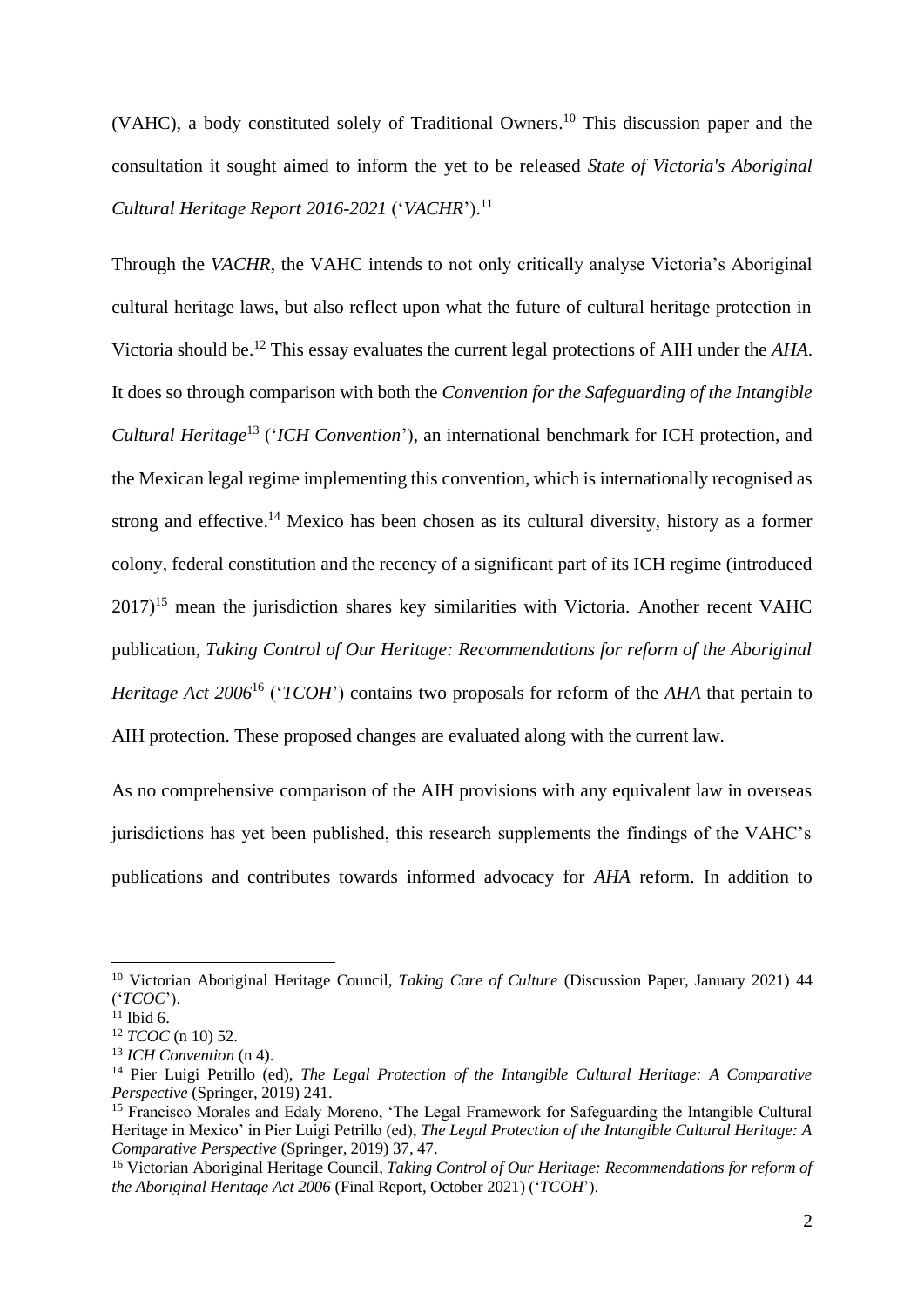recommending the implementation of the reforms recommended in *TCOH*, the essay concludes that the intellectual property (IP) regime characteristics of the AIH provisions should be repealed, and AIH registration enhanced through certain additions.

## **2 Current shortfalls of the** *AHA* **in protecting AIH**

The shortfalls identified by the VAHC in its *TCOC* and *TCOH* publications fall into two categories: those concerning the definition of AIH, and those concerning the registration of AIH.

## 2.1 Definition of AIH

#### The *AHA* defines AIH as:

'…any knowledge of or expression of Aboriginal tradition, other than Aboriginal cultural heritage, and includes oral traditions, performing arts, stories, rituals, festivals, social practices, craft, visual arts, and environmental and ecological knowledge, but does not include anything that is widely known to the public.'<sup>17</sup>

This also includes 'any intellectual creation or innovation based on or derived from anything referred to in [the above].<sup>'18</sup>

The VAHC takes issue with the separation of intangible heritage from tangible heritage (referred to in the *AHA* as 'Aboriginal cultural heritage') under the *AHA*. <sup>19</sup> It argues the approach to AIH protection in Victoria needs to shift from the 'tangible/ intangible' dichotomous thinking entrenched in the current *AHA*, to one that takes a 'holistic view of people, Culture and Country.'<sup>20</sup> This is because the traditional knowledge systems from which AIH derives are inextricably linked to Country, and thus, tangible heritage.<sup>21</sup> The VAHC

 $17$  *AHA* (n 5) s 79B(1).

 $18$  Ibid s 79B(2).

<sup>19</sup> *TCOC* (n 10) 13.

 $20$  Ibid 16.

 $^{21}$  Ibid 42.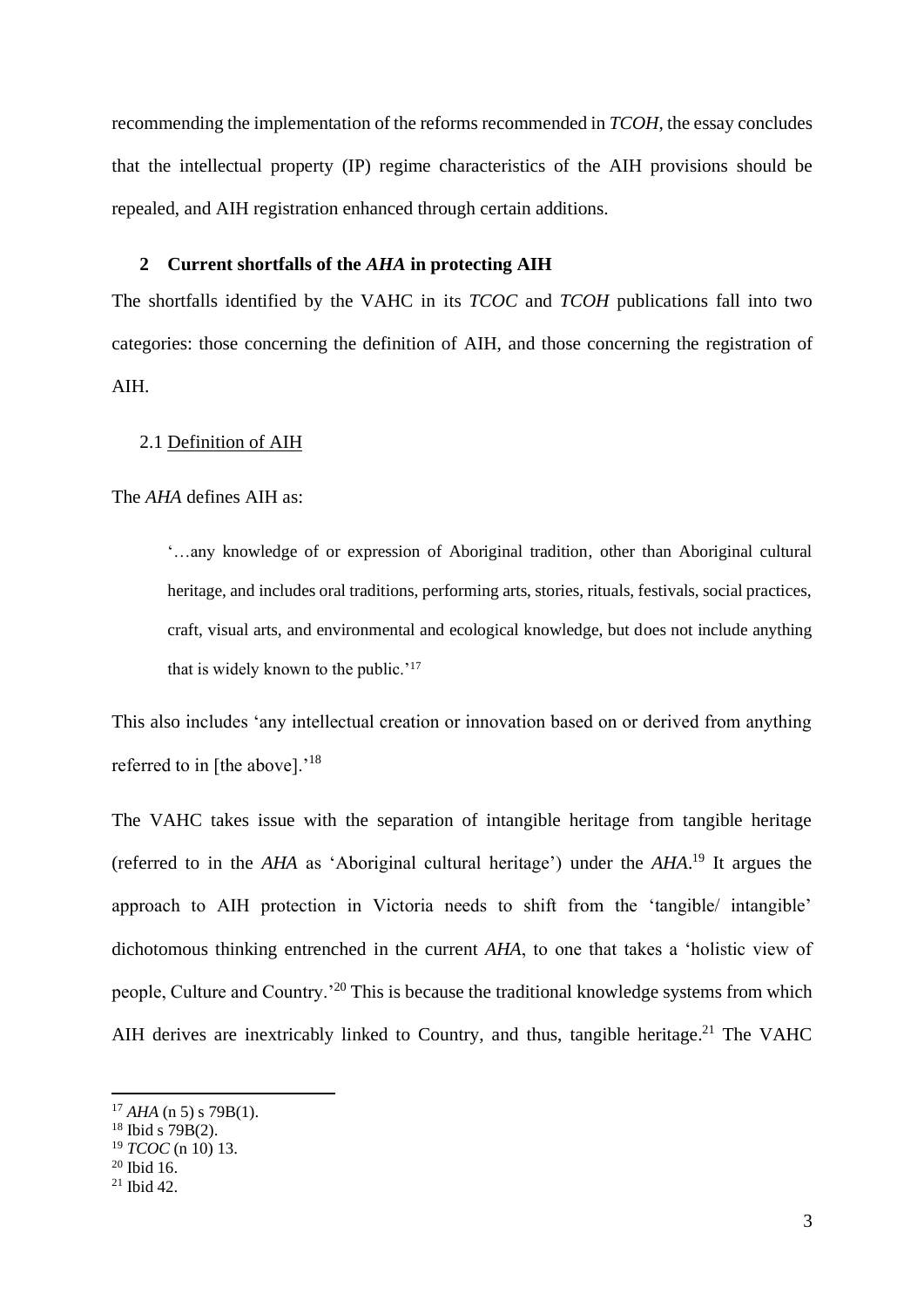argues that the lack of appropriate expression of this relationship in the *AHA* impedes proper understanding and protection of AIH by the wider community.<sup>22</sup>

*TCOH* includes a recommendation to legislate an obligation for both state and local governments to consult with Registered Aboriginal Parties (RAPs) on matters of AIH as well as those of tangible Aboriginal cultural heritage.<sup>23</sup> This would expand the current legislative framework to encourage increased government engagement with RAPs on cultural heritage matters.<sup>24</sup> It may go some way towards achieving both holistic heritage protection and greater participation of Traditional Owners in heritage protection. That people not representative or inclusive of Traditional Owners are currently speaking for Aboriginal cultural heritage was flagged as an issue of significant concern in the VAHC's 2019-2020 Annual Report on RAPs.<sup>25</sup>

The other issue with the definition of AIH identified by the VAHC is that it excludes anything widely known to the public. The VAHC questions the logic behind this exclusion, contending that AIH does not lose its cultural worth through no longer being secret.<sup>26</sup> This exclusion constitutes a limitation to the registrability of AIH which is allegedly misguided and leads to ineffective protection.<sup>27</sup>

#### 2.2 Registration of AIH upon the Victorian Aboriginal Heritage Register (VAHR)

The VAHC notes that the registration system for AIH is ineffective. Only one registration of AIH has been made since the system's introduction in 2016.<sup>28</sup> Concerns expressed by Traditional Owners include:

<sup>22</sup> Ibid 44.

<sup>23</sup> *TCOH* (n 16) 15.

<sup>24</sup> Ibid.

<sup>25</sup> Victorian Aboriginal Heritage Council, *Annual Report on Registered Aboriginal Parties 1 July 2019 – 30 June 2020* (Report, July 2020) 14.

<sup>26</sup> *TCOC* (n 10) 44.

 $27$  Ibid 44.

<sup>28</sup> Ibid 13.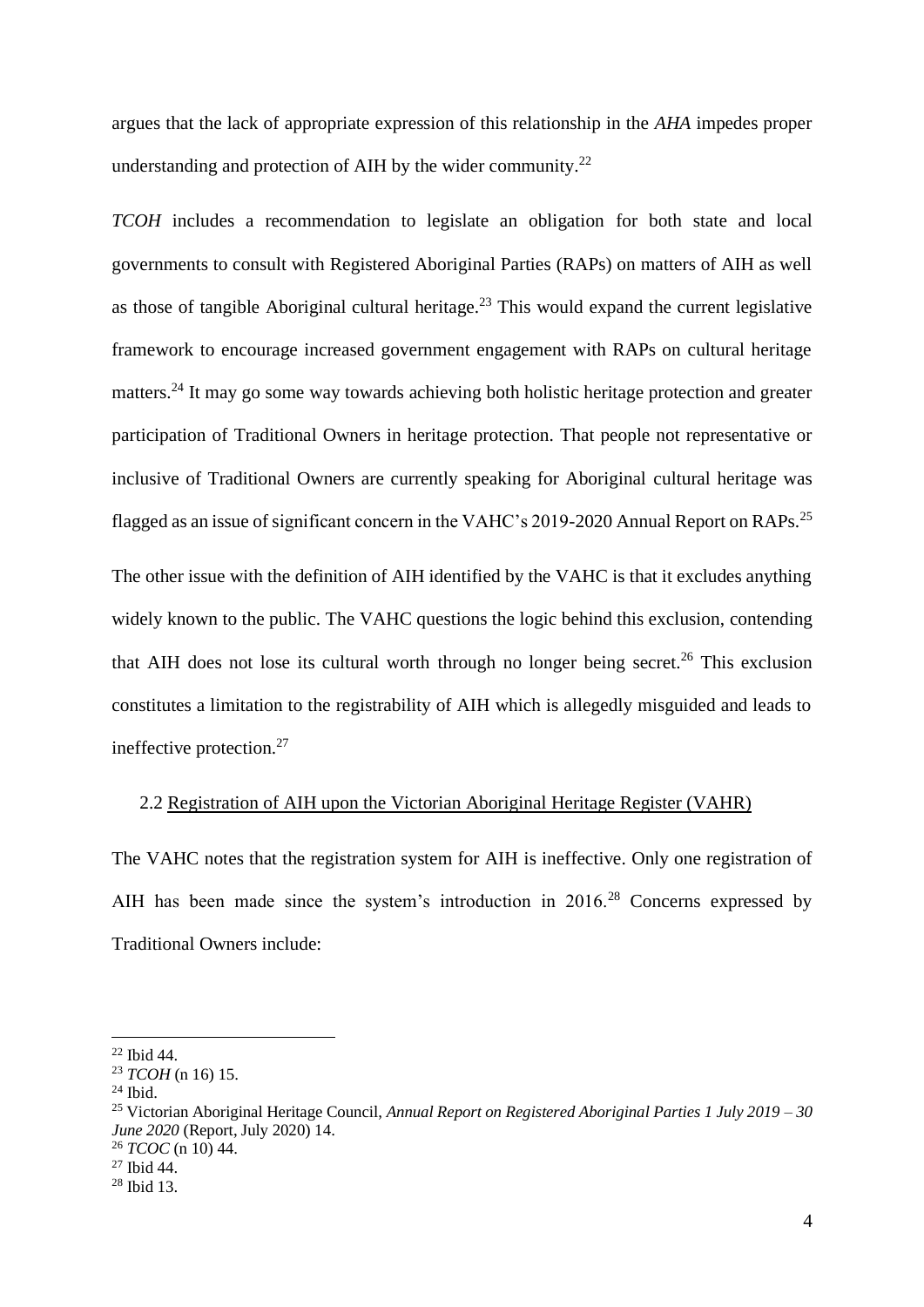- the absence of heritage overlay in the registration, meaning there is no direct protection of places associated with registered AIH.<sup>29</sup> This shortfall results from the legislative separation of tangible and intangible heritage;
- the need to provide sensitive cultural knowledge to non-Traditional Owners (i.e. public servants); and
- $\bullet$  the lack of tangible outcomes of registration.<sup>30</sup>

*TCOH* recommends that the *AHA* be amended to transfer the responsibility of the VAHR from First Peoples-State Relations (FP-SR) (part of the Victorian Department of Premier and Cabinet<sup>31</sup>) to the VAHC.<sup>32</sup> This recommendation is aimed at reducing the delays and obstacles encountered by Traditional Owners in trying to protect heritage.<sup>33</sup> The recommendation may address the issues that arise from the VAHR being under the management of public servants. Namely, these are the concern regarding sharing of sensitive knowledge, and the disparity that often arises between what public servants view as appropriate for registration and the views of Traditional Owners and heritage advisors.<sup>34</sup>

An additional shortfall identified by the VAHC was the lack of cultural mapping, with only around 6% of Victoria having been surveyed for Aboriginal cultural heritage.<sup>35</sup> This is a consequence of the 'reactive, not proactive' approach to heritage protection perpetuated by the current Act. 36

<sup>29</sup> Victorian Smart Planning Permit Application Services, 'What is a Heritage Overlay?' *The Complete VicSmart Guide* (Web Page) <https://vicsmartguide.com.au/vicsmart-planning-permit/application-formschecklists/what-is-a-heritage-overlay>.

<sup>30</sup> *TCOC* (n 10) 44.

<sup>31</sup> First Peoples-State Relations, 'About First Peoples - State Relations' *First Peoples-State Relations* (Web Page, 6 October 2021) <https://www.firstpeoplesrelations.vic.gov.au/about-first-peoples-state-relations>. <sup>32</sup> *TCOH* (n 16) 33.

<sup>33</sup> Ibid.

<sup>34</sup> Ibid.

<sup>35</sup> Ibid 13.

<sup>36</sup> Ibid 24.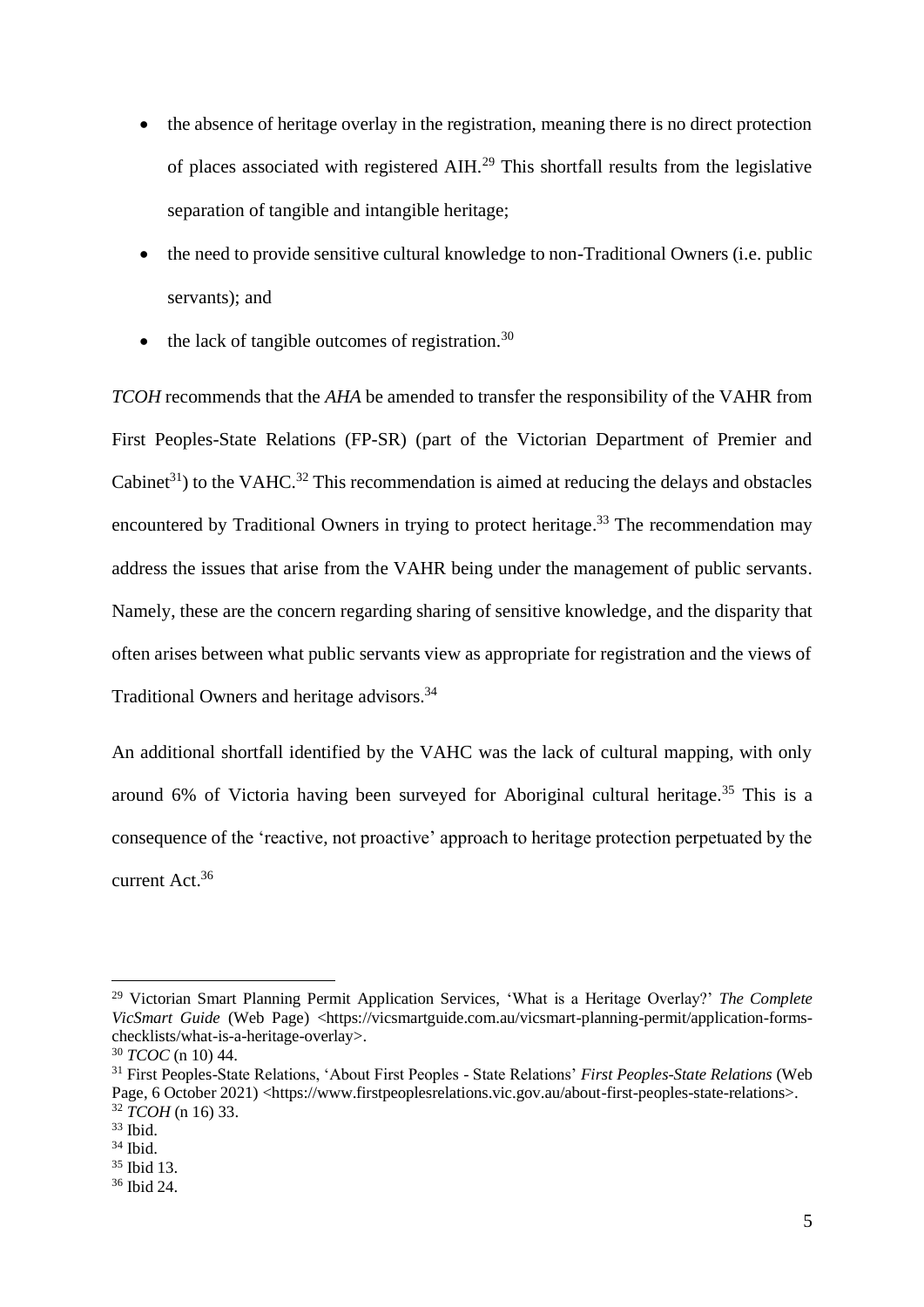## **3 Guidance provided by the** *ICH Convention*

Though Indigenous issues were deliberately left aside in the negotiations for the *ICH Convention*, <sup>37</sup> the instrument still represents a high point of international legal protection of ICH.<sup>38</sup> Hence, the Convention serves as an important benchmark for evaluation of *AHA* AIH protection, particularly if the *AHA* is to maintain its purported status as a 'model internationally'<sup>39</sup> for indigenous heritage protection. Of particular assistance is the *ICH Convention*'s definition of ICH and its ICH inventory provisions.

#### 3.1 Definition of ICH

The preamble of the *ICH Convention* considers the 'deep-seated interdependence between the ICH and the tangible cultural and natural heritage'.<sup>40</sup> This is an obvious contrast to the intangible/tangible dichotomy presented through the *AHA* and so heavily criticised by the VAHC. The Convention's definition of ICH includes the 'cultural spaces' associated with the ICH elements and recognises that ICH is created in response to a community's environment and through interaction with surrounding nature.<sup>41</sup> Article 13(d)(i) provides that State Parties shall endeavour to adopt measures fostering the 'transmission of [ICH] through … spaces intended for the performance or expression thereof'. Article 14(c) provides that State Parties shall endeavour 'to … promote education for the protection of natural spaces and places of memory whose existence is necessary for expressing the [ICH].' Though the *ICH Convention* necessarily deals with ICH as separate from tangible heritage, its expression of the interdependence between the two and the proposals therein for fostering this relationship should inform *AHA* reform aimed at addressing the VAHC's concerns.

<sup>37</sup> Petrillo (n 14) 12.

<sup>38</sup> Storey (n 8) 117.

 $39$  Victoria (n 6).

<sup>40</sup> *ICH Convention* (n 4) preamble.

 $41$  Ibid art 2.1.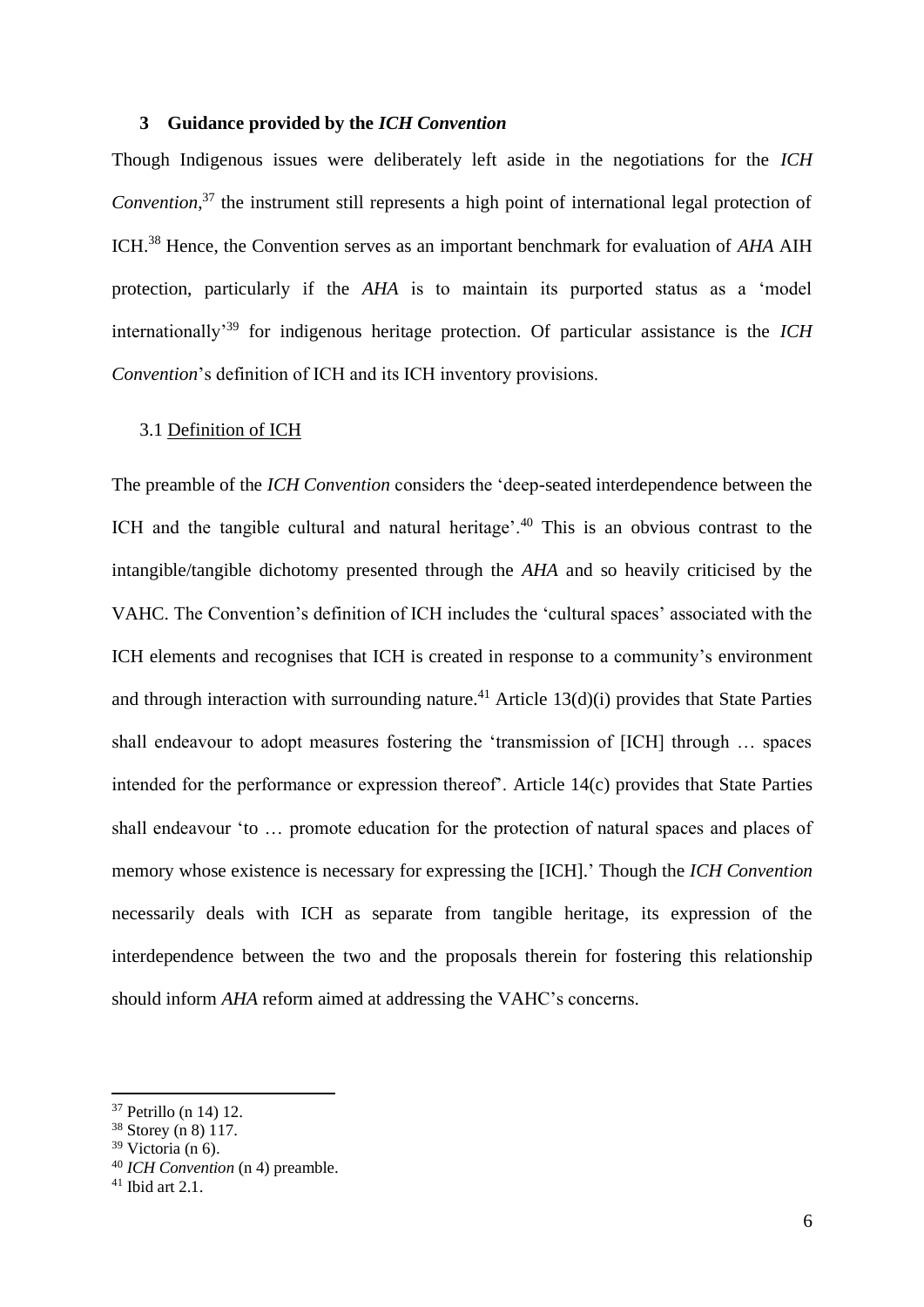'…the practices, representations, expressions, knowledge, skills … that communities, groups and, in some cases, individuals recognize as part of their cultural heritage. This intangible cultural heritage, transmitted from generation to generation, is constantly recreated by communities and groups … and provides them with a sense of identity and continuity, thus promoting respect for cultural diversity and human creativity.<sup>'42</sup>

It is intended that 'almost anything that a particular community wishes to protect' that falls within this definition is protected by the Convention. <sup>43</sup> In contrast to the *AHA,* there is no exclusion of ICH that is widely known to the public.

Article 11(b) of the *ICH Convention* suggests ICH is identified and defined 'with the participation of communities, groups and relevant non-governmental organizations'. The VAHC's recent criticisms indicate Traditional Owners do not find the *AHA* definition of AIH adequate. Though the art 11(b) duty to consult appears helpful, it has been flagged as potentially ineffective for indigenous communities.<sup>44</sup> This is because, despite the duty, the Convention still places the initiation and final determination of ICH identification in the hands of the state.<sup>45</sup> The VAHC's recommendation to transfer management of the VAHR to the VAHC would give Traditional Owners greater control over AIH identification and definition. This also aligns with Chapter III of the *ICH Convention* Operational Directives, <sup>46</sup> the Ethical Principles for Safeguarding ICH,<sup>47</sup> and Article 15 of the *ICH Convention* which obligates State

<sup>42</sup> Ibid art 2.1 and 2.2.

<sup>43</sup> Isabelle Connolly, 'Can the World Heritage Convention be adequately implemented in Australia without Australia becoming a party to the Intangible Heritage Convention?' (2007) 24 *Environmental and Planning Law Journal* 198, 200.

<sup>44</sup> Paul Kuruk, 'Cultural Heritage, Traditional Knowledge and Indigenous Rights: An Analysis of the Convention for the Safeguarding of Intangible Cultural Heritage' (2004) 1 *Macquarie Journal of International Law* 111, 128.

<sup>45</sup> Richard Kurin, 'Safeguarding Intangible Cultural Heritage: Key Factors in Implementing the 2003 Convention' (2007) 2 *International Journal of Intangible Heritage* 10, 12.

<sup>46</sup> UNESCO, *Basic Texts of the 2003 Convention for the Safeguarding of the Intangible Cultural Heritage*  (UNESCO, 2020 ed, 2020) 43.

 $47$  Ibid 113.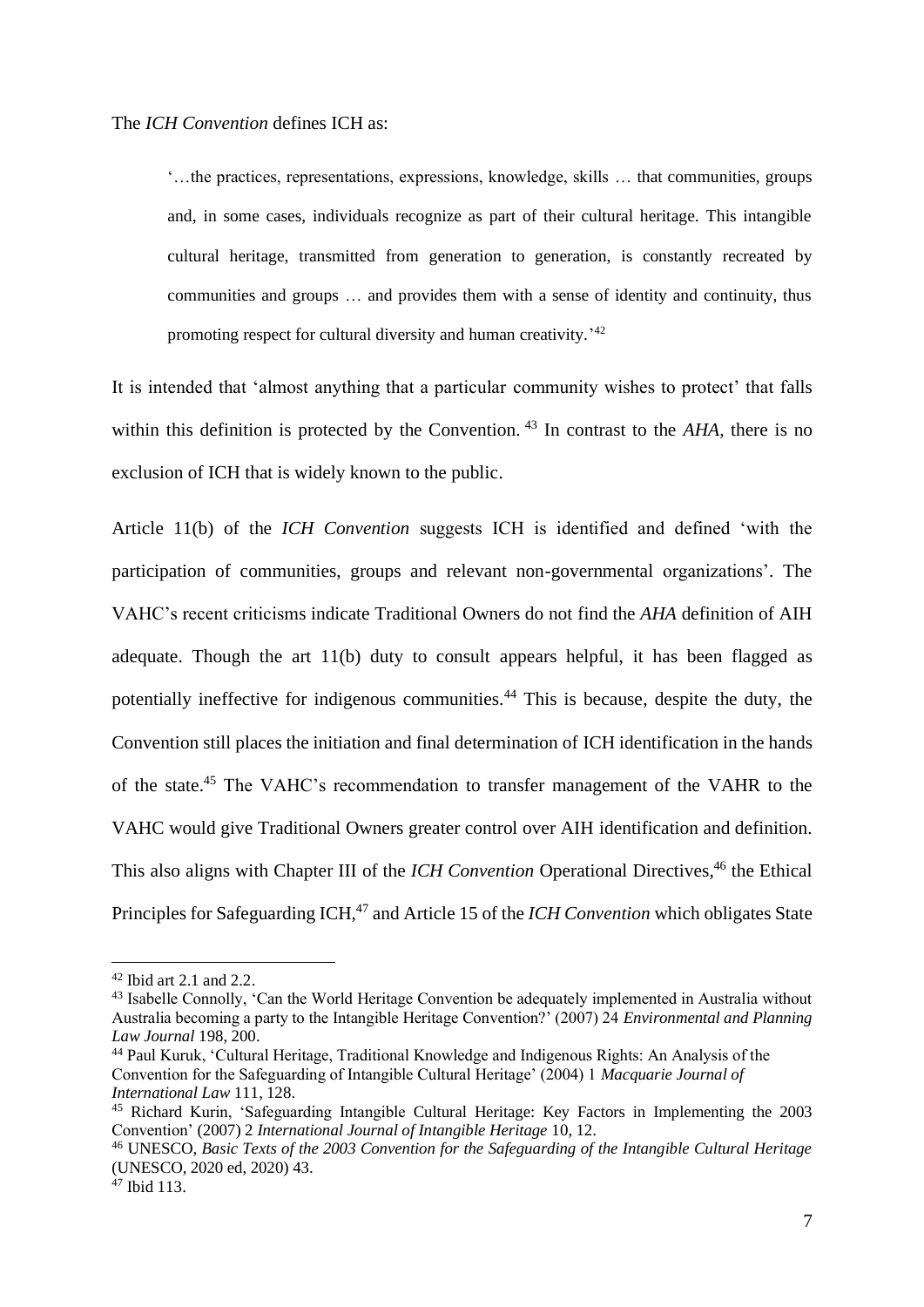Parties to endeavour to ensure the widest possible participation of the communities that create, maintain and transmit ICH, and to actively involve them in its management.

The *ICH Convention*'s definition of ICH suggests the aim of the Convention is to safeguard knowledge and processes rather than products and records.<sup>48</sup> The comments of anthropologist Richard Kurin, who assisted in the development of the Convention, support this interpretation: 'ICH was not the mere products, objectified remains or documentation of such living cultural forms... ICH is the actual singing of the songs ...'<sup>49</sup> Current VAHC Director Dr Matthew Storey has observed that the AIH provisions place greater emphasis on the physical artefact of ICH than the act of production described by Kurin.<sup>50</sup> A shift in focus toward process and practice in accordance with the Convention may improve the utility of the *AHA* protections.

## 3.2 ICH inventories

The *ICH Convention* provides for the making of inventories of ICH.<sup>51</sup> State Parties are required to make and regularly update an inventory 'to ensure identification with a view to safeguarding'. <sup>52</sup> Such an inventory may be seen as the *ICH Convention* equivalent of AIH registration. The Operational Directives include core indicators for inventorying which may assist in the improvement of the AIH registration system.

The first indicator is that the inventory reflects the diversity of ICH and contributes to its safeguarding.<sup>53</sup> Given the sole registered element, the registration of AIH in Victoria clearly does not currently perform well against this indicator. Associated assessment criteria include whether:

<sup>48</sup> Connolly (n 43) 200.

<sup>49</sup> Kurin (n 45) 12.

<sup>50</sup> Storey (n 8) 117.

<sup>51</sup> Connolly (n 55) 200; *ICH Convention* (n 3) art 12.

<sup>52</sup> *ICH Convention* (n 3) art 12.

<sup>53</sup> UNESCO (n 46) 124.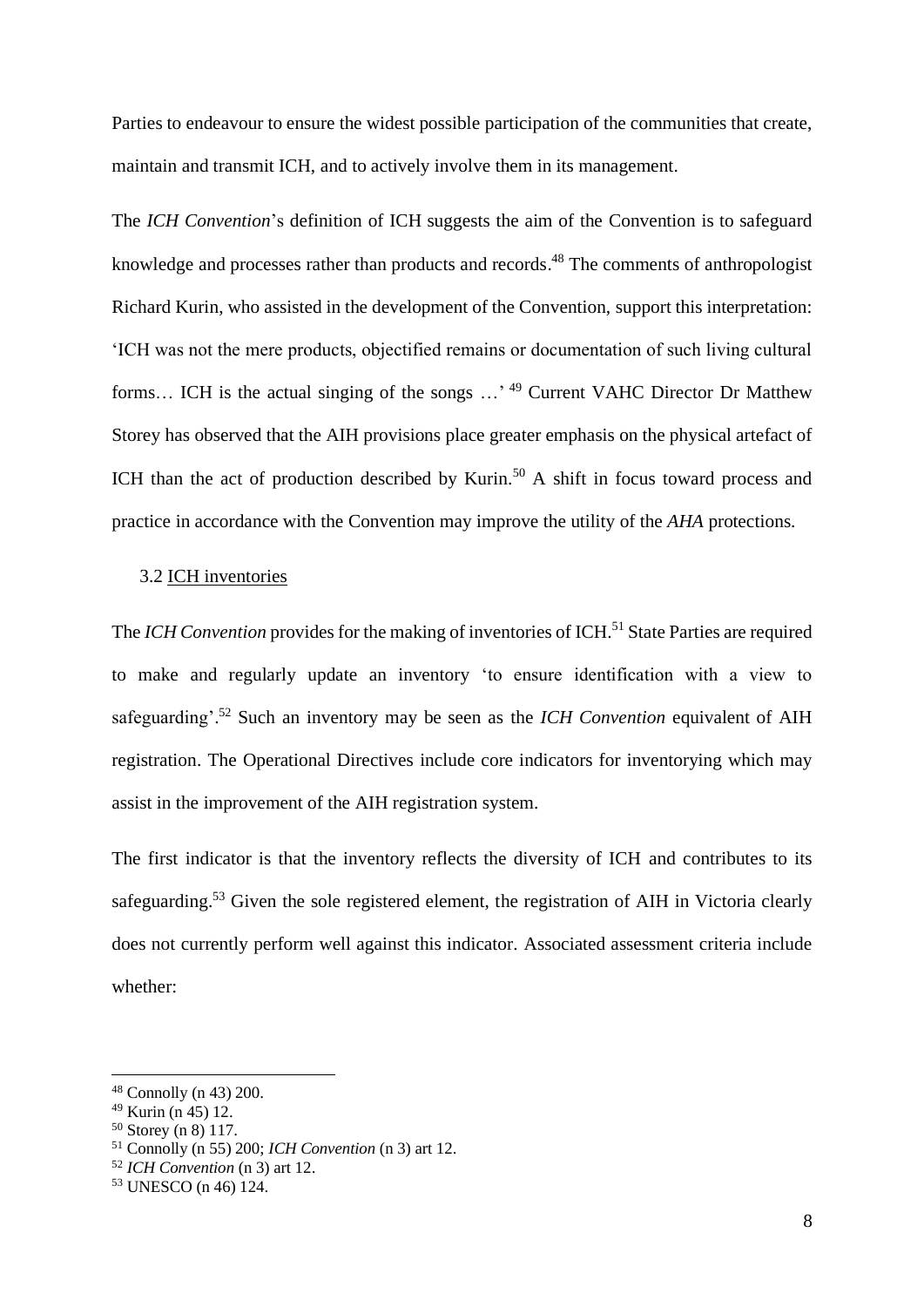- the inventory is updated to reflect the current viability of elements included, and
- access to the inventory is facilitated to strengthen safeguarding whilst respecting customary practices governing access.<sup>54</sup>

Current viability is important as it implies protection measures tailored to the risk of loss of a particular ICH element. These criteria can guide improvement aimed at striking a balance between ensuring registration leads to tangible outcomes and ensuring it is culturally appropriate. The aforementioned VAHC commentary suggests cultural sensitivity of the registration system could be improved through transferral of responsibility for the VAHR into the VAHC's hands.

The second core indicator is that the 'inventorying process is inclusive, respects diversity, and supports safeguarding by communities and groups'. <sup>55</sup> This is assessed according to whether 'communities, groups and NGOs participate inclusively in inventorying which informs and strengthens their safeguarding efforts'.<sup>56</sup> Again, transferal of VAHR management to the VAHC would accord with this criterion.

#### **4 Implementation of the** *ICH Convention* **in Mexico**

This part provides an overview of the implementation of the *ICH Convention* in Mexico to illustrate how the guidance outlined in Part 3 may translate into practise. This information will be utilised to formulate key considerations for the improvement of AIH protection (Part 5).

The most significant result of *ICH Convention* ratification in Mexico has been the approval of the *General Law on Culture and Cultural Rights*, <sup>57</sup> a law on cultural, material and intangible heritage. It is aimed at protecting cultural rights and establishing rules for access to and shared

<sup>54</sup> Ibid 128.

<sup>55</sup> Ibid.

<sup>56</sup> Ibid.

<sup>57</sup> *General Law on Culture and Cultural Rights* (published in the Official Journal of the Federation on June 19, 2017) (United States of Mexico).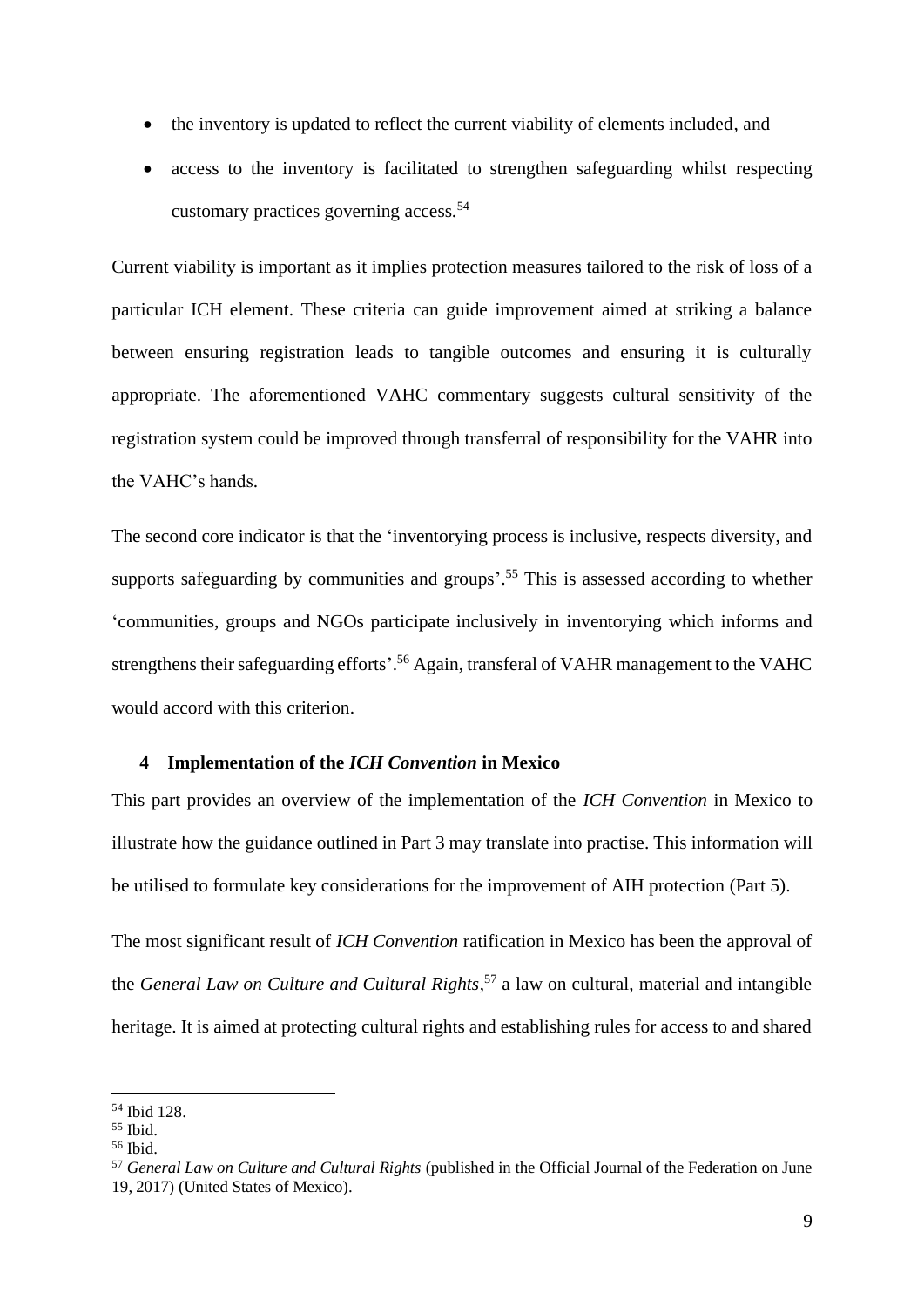use of heritage.<sup>58</sup> This constituted a new tool for the protection and enhancement of ICH according to the model provided by the *ICH Convention*. <sup>59</sup> Additionally, in August 2021 a new *General Law for the Protection of Cultural Heritage of Indigenous and Afro-Mexican Peoples*  and Communities in Mexico<sup>60</sup> was passed through the Mexican federal legislature.<sup>61</sup> This law attempts to increase the inclusivity of Mexican ICH laws to the Indigenous and Afro-Mexican minorities of the country.<sup>62</sup> The recency of this law means its practical operation cannot yet be analysed. This part will only discuss the definition of ICH in the *General Law on Culture and Cultural Rights* and the Mexican ICH inventory.

As in other States parties to the *ICH Convention*, the use of the term 'ICH' and its definition generated debate in Mexico. <sup>63</sup> ICH protection in the country has hence not been free of criticism.<sup>64</sup> Nevertheless, it has resulted in commendable ICH protection that Victoria may draw inspiration from. For example, in 2012 the Centre for Indigenous Arts' contribution to safeguarding the ICH of the Totonac people of Veracruz, Mexico was selected by the Intergovernmental Committee for the Safeguarding of ICH as best reflecting the principles and

<sup>58</sup> UNESCO (n 46) 239.

<sup>59</sup> Ibid 240.

<sup>60</sup> *General Law for the Protection of Cultural Heritage of Indigenous and Afro-Mexican Peoples and Communities in Mexico* (published in the Official Journal of the Federation on January 17, 2022) (United States of Mexico).

<sup>&</sup>lt;sup>61</sup> Luis Schmidt, 'New General Law for the Protection of Cultural Heritage of Indigenous and Afro-Mexican Peoples and Communities in Mexico', *Olivares* (Blog Post, 5 August 2021) <https://www.olivares.mx/newgeneral-law-for-the-protection-of-cultural-heritage-of-indigenous-and-afro-mexican-peoples-andcommunities-in-mexico-2/>.

 $62$  Ibid.

<sup>63</sup> Morales and Moreno (n 15) 37.

<sup>&</sup>lt;sup>64</sup> Fernando Armstrong-Fumero, 'From Hacienda Domesticity to the Archaeological Sublime: Sentiment and the Origins of Heritage Management in Yucatan, Mexico' (2018) 14 *Archaeologies* 115; Mneesha Gellman, 'The right to learn our (m)other tongues: indigenous languages and neoliberal citizenship in El Salvador and Mexico' (2018) 40(4) *British Journal of Sociology of Education* 523; Fernando Armstrong-Fumero and Julio Gutierrez, 'Settlement Patterns, Intangible Memory, and the Institutional Entanglements of Heritage in Modern Yucatán' in Fernando Armstrong-Fumero and Julio Gutierrez (eds), *Legacies of Space and Intangible Heritage: Archaeology, Ethnohistory, and the Politics of Cultural Continuity in the Americas* (University Press of Colorado, 2017) 15; Maya Ruiz, 'Reseña de Ley General de Cultura y Derechos Culturales promulgada en México en 2017' (2018) 12(24) *Cultura y representaciones sociales* 425.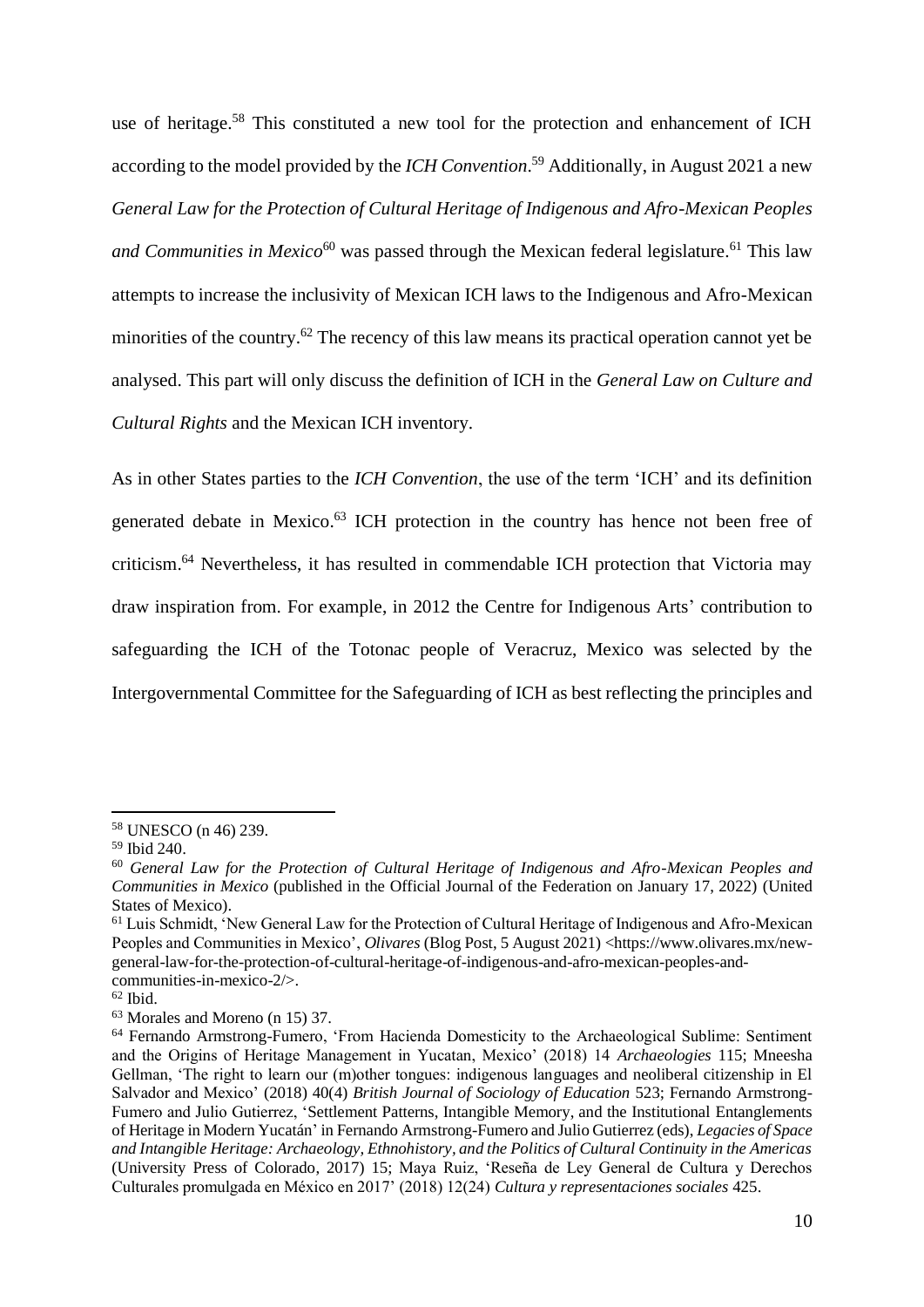objectives of the *ICH Convention*. <sup>65</sup> It was hence registered upon the international Register of Best Safeguarding Practices established by the Convention.<sup>66</sup>

## 4.1 Definition of ICH in Mexican law

Article 3 of the *General Law on Culture and Cultural Rights* defines ICH as:

'…the past and present intangible and material elements, inherent in the history, art, traditions, practices and knowledge that identify groups, peoples and communities … that people, individually or collectively, recognize as their own for the value and meaning ... in terms of their identity, formation, integrity and cultural dignity ...'

This definition is broad, considers intangible and tangible heritage interrelatedly and encompasses both past and present elements.

#### 4.2 National Inventory of the ICH of Mexico

Mexico's ICH inventory is managed by the federal government's Secretariat of Culture and is publicly accessible.<sup>67</sup> There are currently 319 ICH elements registered on the inventory. In 2019 there were 249,<sup>68</sup> indicating a steady rate of registration. Each registration comprises of a form typically indicating the name of the element, the cultural 'domain' represented by the element (e.g. performing arts, social practices, traditional craftsmanship), the geographical dimension, a description of the communities, groups or individuals involved and a description

<sup>65</sup> United States of Mexico, *Report on the Implementation of the Convention and on the Status of Elements Inscribed on the Representative List of the Intangible Cultural Heritage of Humanity* (Periodic Report, December 2017) 2.

<sup>66</sup> Ibid; UNESCO, 'Xtaxkgakget Makgkaxtlawana: The Centre for Indigenous Arts and its contribution to safeguarding the intangible cultural heritage of the Totonac people of Veracruz, Mexico' *Intangible Cultural Heritage* (Web Page) <https://ich.unesco.org/en/BSP/xtaxkgakget-makgkaxtlawana-the-centre-forindigenous-arts-and-its-contribution-to-safeguarding-the-intangible-cultural-heritage-of-the-totonacpeople-of-veracruz-mexico-00666>.

<sup>67</sup> Gobierno de México, 'Inventario del patrimonio cultural inmaterial', *Sistema de Información Cultural*  (Web Page) <https://sic.cultura.gob.mx/index.php?table=frpintangible>.

<sup>68</sup> Morales and Moreno (n 15) 46.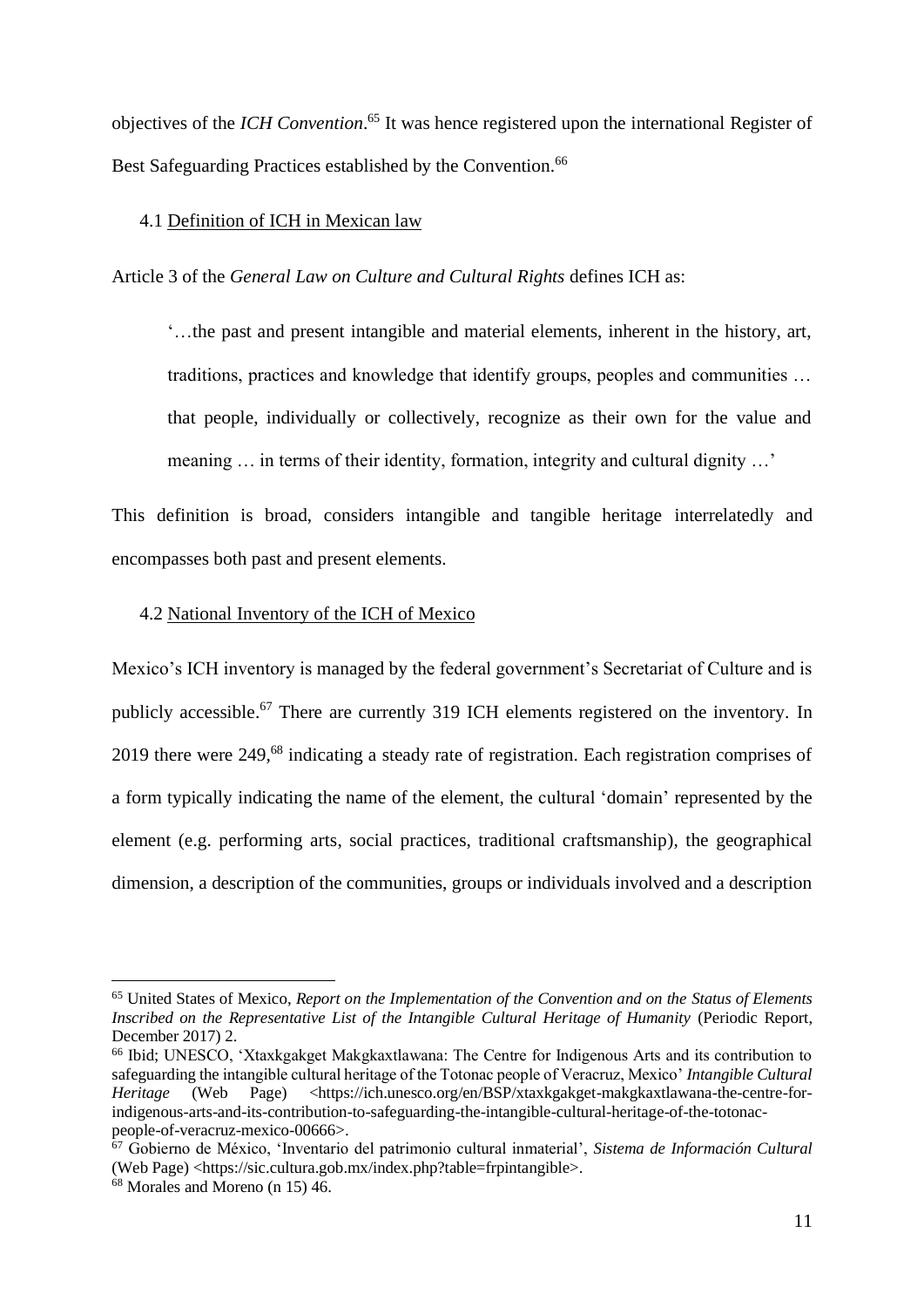of the element itself.<sup>69</sup> This description details the history of the element and its development up to the present.<sup>70</sup> Also often included is the socio-cultural functions of the element, the risk of its loss, safeguarding measures in place and documentary support.<sup>71</sup> An open access online form for providing feedback upon an entry is also available.<sup>72</sup>

The history of the creation of the inventory also provides suggestions for the adjustment of the VAHR. With a view to fulfilling the inventorying obligations under the *ICH Convention*, in 2006 the Working Group for the Promotion and the Protection of the ICH of Mexico was created.<sup>73</sup> To establish the Mexican ICH inventory, the Working Group created a Committee of Specialists. This Committee consisted of 35 specialists from different academic institutions, with experience and knowledge of both the country's diverse ICH and the knowledge and cultural abilities of ICH bearers.<sup>74</sup> The group's mission was to bring together all expressions and manifestations representing the country's cultural groups.<sup>75</sup> Thus, its aim was to proactively survey and inventory the ICH of Mexico, including Mexican indigenous ICH.

The Committee designed the ICH registration form, taking aspects from the nomination form for the *UNESCO Representative List of the Intangible Cultural Heritage of Humanity*. <sup>76</sup> The completed registration forms that constitute registered elements on the inventory are prepared by specialists of that ICH domain, based on direct fieldwork with bearers and practitioners of the manifestation of the ICH element.<sup>77</sup> Registrations are a result of widescale community effort.<sup>78</sup> Seminars and workshops are organised by the government to build the skills of

<sup>69</sup> E.g. see Gobierno de México, 'La maroma o circo campesino en la región mixteca' *Sistema de Información Cultural* (Web Page) <https://sic.cultura.gob.mx/ficha.php?table=frpintangible&table\_id=260>.

<sup>70</sup> Morales and Moreno (n 15) 46.

<sup>71</sup> Gobierno de México (n 67).

<sup>72</sup> Ibid, see '¿Detectaste algún error en este registro?'.

<sup>73</sup> Morales and Moreno (n 15) 42.

<sup>74</sup> Morales and Moreno (n 15) 43.

<sup>75</sup> Ibid 44.

<sup>76</sup> Ibid 46.

<sup>77</sup> Ibid.

<sup>78</sup> Ibid.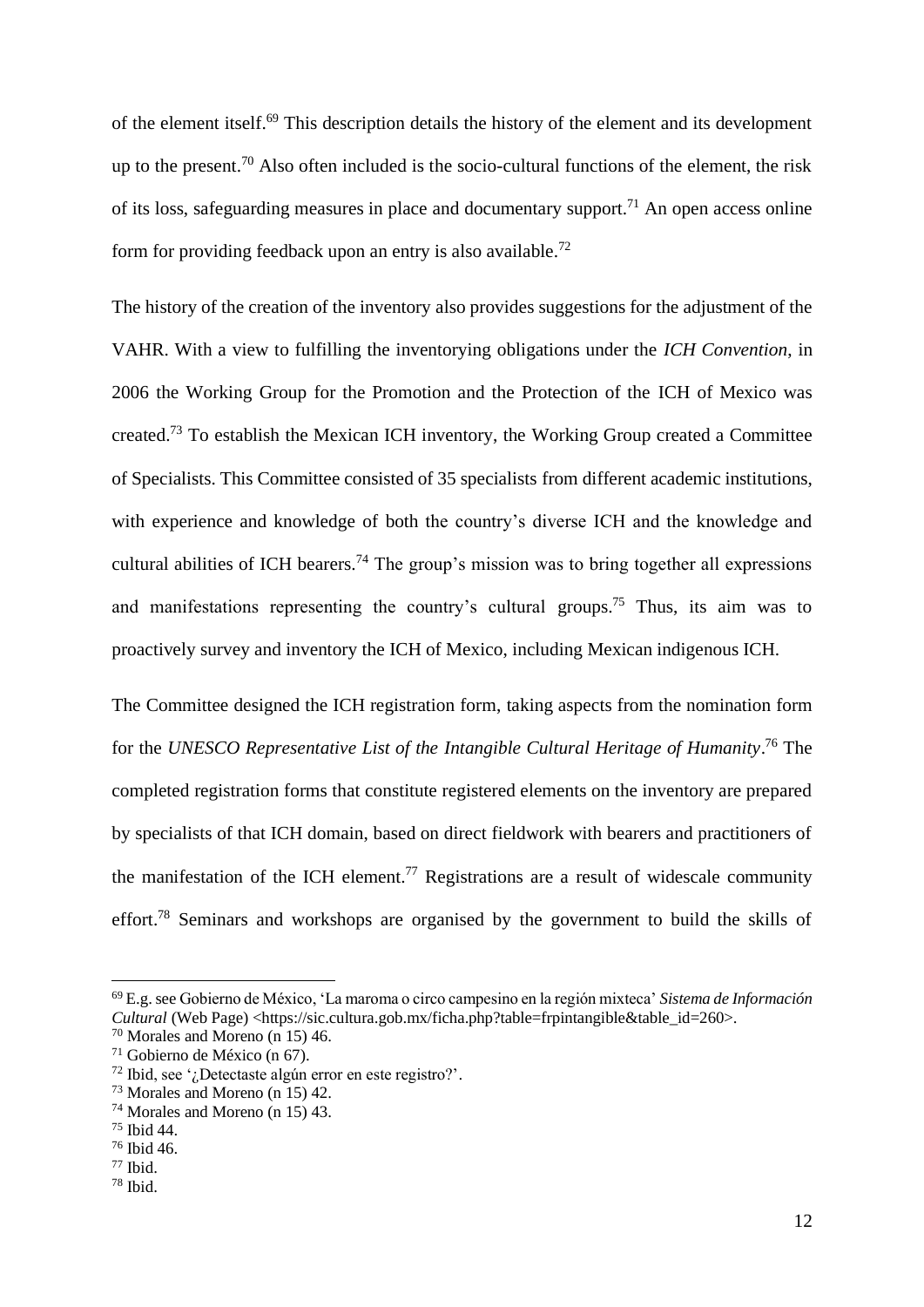community cultural agents, that they may guide their respective communities in protecting ICH and draft inventory registration forms.<sup>79</sup> Four *ICH Convention*-accredited NGOs<sup>80</sup> function to provide non-state affiliated support of *ICH Convention* implementation, increasing the strength and inclusivity of ICH protection.<sup>81</sup>

In order to be registered, the element and its process of registration must comply with international human rights instruments and any applicable Mexican laws. $82$  Mutual respect amongst all involved in the registration, including the free and informed agreement of the people or community who practice the element, is imperative.<sup>83</sup> The VAHC's recommendation that state and local governments be obligated to consult with RAPs on matters of AIH echoes these principles.

## **5 Evaluation of the** *AHA* **and considerations for Victoria**

#### 5.1 Guidance for reform of the AIH definition

The key difference between the definition of AIH in the *AHA* and that of ICH in the *ICH Convention* and Mexican law is that the *AHA* definition explicitly excludes tangible heritage, as well as anything widely known to the public. It is no coincidence that it is these exact features of the *AHA* definition that the VAHC takes issue with. The *AHA* definition distinguishes between AIH and tangible heritage because the AIH provisions were intended to protect AIH in a way similar to how IP rights protect IP. <sup>84</sup> The intent of the *AH Amendment Act* was to create a new right facilitating Traditional Owner groups recognised by the State to control the

<sup>79</sup> Ibid 47.

<sup>80</sup> UNESCO, 'Accredited NGOs located in this country' *Intangible Cultural Heritage* (Web Page) <https://ich.unesco.org/en/state/mexico-MX?info=accredited-ngos>.

<sup>81</sup> Intergovernmental Committee for the Safeguarding of the Intangible Cultural Heritage, *Reflection on the role of accredited non-governmental organizations within the 2003 Convention for the Safeguarding of the Intangible Cultural Heritage* (Report, 18 April 2019) 3.

<sup>82</sup> United States of Mexico (n 65) 10.

<sup>83</sup> Ibid.

<sup>84</sup> Victoria (n 6); Explanatory Memorandum, Aboriginal Heritage Amendment Bill 2015 (Vic) 18; Storey (n 8).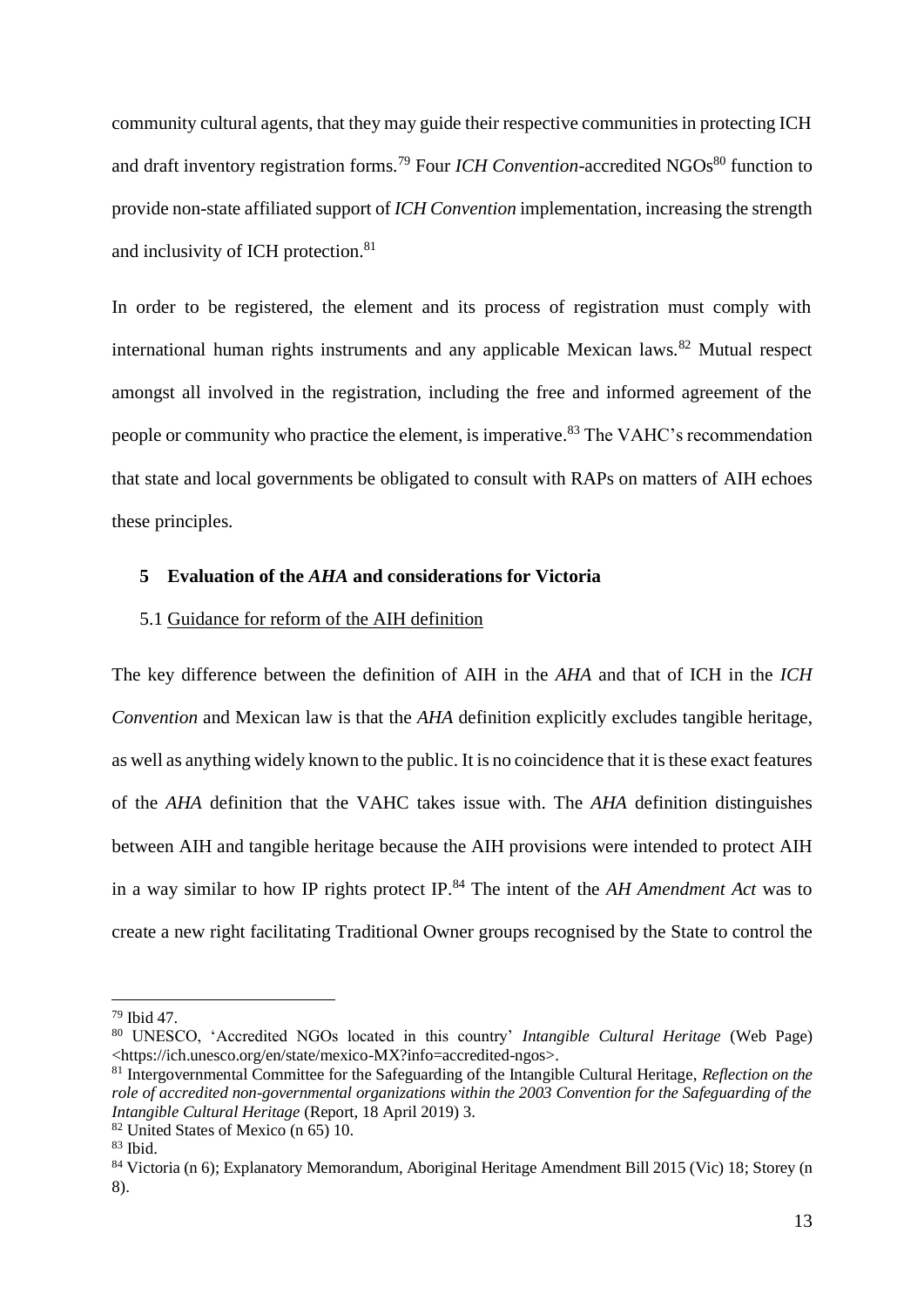protection and use of their intangible heritage.<sup>85</sup> Thus, the legislation conceptualises AIH as separate from tangible heritage, in the way that IP is separate from real property.<sup>86</sup> The exclusion of anything widely known to the public was intended to exclude from classification as AIH things generic to, known or practiced widely by, the broader population.<sup>87</sup> This again evokes a likeness to IP rights.<sup>88</sup>

Though there are obvious links between IP rights and ICH protection, the *ICH Convention* and thus, the Mexican law treat IP in ICH and ICH safeguarding as discrete issues. This distinction originates from the history of the development of the *ICH Convention*. While it was initially considered that ICH could be protected at an international level through an additional protocol to the *Universal Copyright Convention*, <sup>89</sup> it was eventually concluded that an international copyright solution was unrealistic.<sup>90</sup> That the issue was felt to be predominantly of a cultural nature placed it outside the bounds of copyright.<sup>91</sup> The *ICH Convention* was developed as ICH safeguarding was viewed as a discrete and more problematic issue than IP rights.<sup>92</sup> As indicated in Parts 3 and 4, the *ICH Convention* and Mexican law are therefore focussed upon ICH safeguarding through facilitation of the practicing of ICH as opposed to the creation of exclusive rights for ICH bearers.

The limitations of the *AHA* definition are therefore intrinsically related to the AIH provisions' property regime characteristics. Hence, addressing the VAHC's criticisms of the definition by

<sup>85</sup> Explanatory Memorandum (n 84) 18.

<sup>86</sup> Australian Law Reform Commission, *Traditional Rights and Freedoms—Encroachments by Commonwealth Laws* (Interim Report No 127, August 2015) 180.

<sup>87</sup> Explanatory Memorandum (n 84) 18.

<sup>88</sup> IP Australia, 'IP explained' *Australian Government* (Web Page, 4 February 2021) <https://www.ipaustralia.gov.au/understanding-ip/getting-started-ip/ip-explained>.

<sup>89</sup> Signed 6 September 1952, 943 UNTS 178 (entered into force 10 July 1974).

<sup>90</sup> Samantha Sherkin, 'A Historical Study on the Preparation of the 1989 Recommendation on the Safeguarding of Traditional Culture and Folklore' in Peter Seitel (ed), *Safeguarding Traditional Cultures: A Global Assessment* (Center for Folklife and Cultural Heritage, Smithsonian Institution, 2001) 45. <sup>91</sup> Ibid.

 $92$  Sherkin (n 90) 50-51; UNESCO, 'Recommendation on the Safeguarding of Traditional Culture and Folklore' (General Conference of UNESCO, 15 November 1989).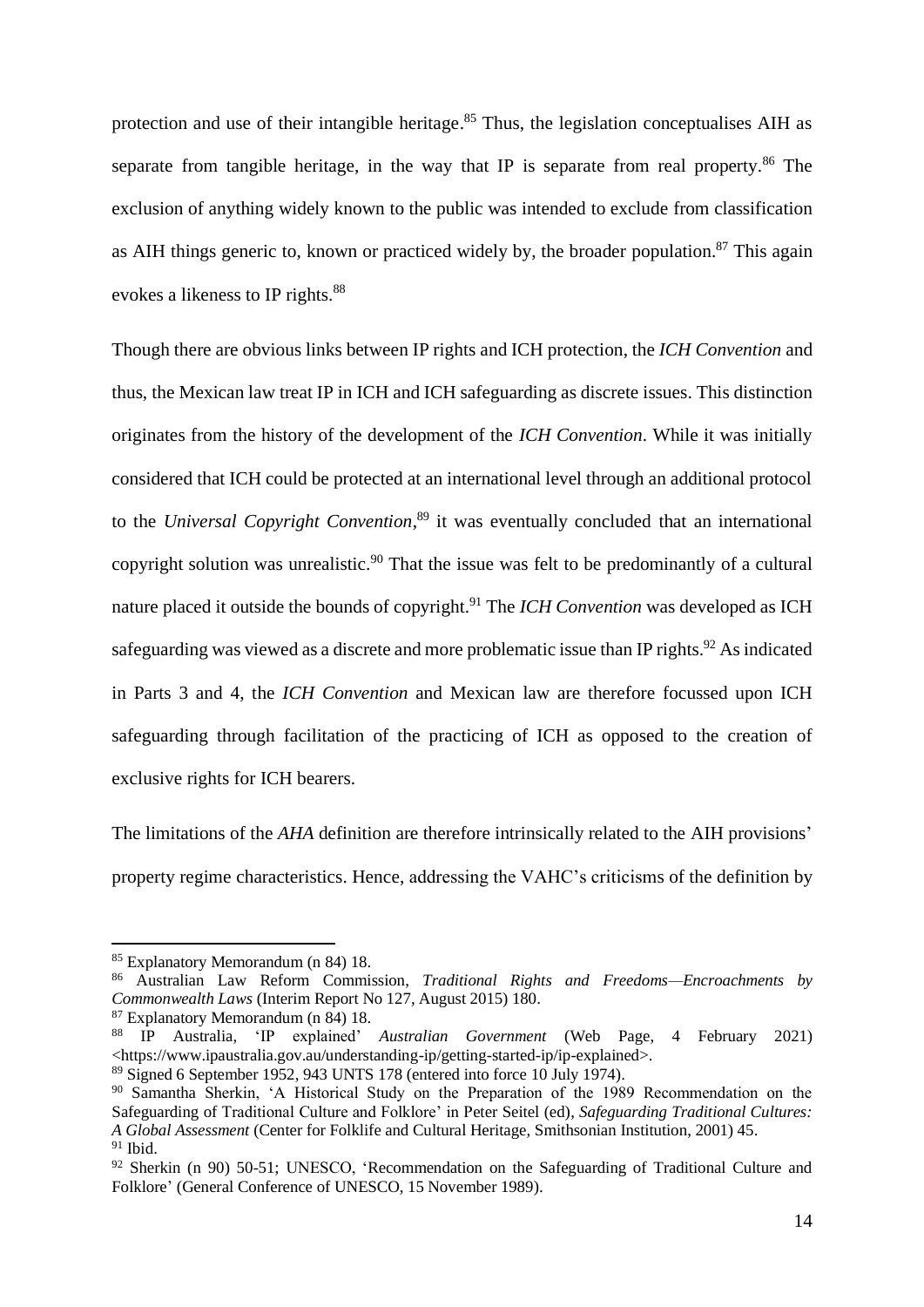removing the exclusions within it necessitate repeal of the offence and registered agreement sections of the AIH provisions, in order to withdraw the property regime characteristics from the *AHA*. 93

## 5.2 Guidance for reform of AIH registration upon the VAHR

The process of registration upon Mexico's ICH inventory appears to be significantly more accessible and proactive than that of AIH upon the VAHR. Where in Mexico, registration can be undertaken by any community, group or individual,<sup>94</sup> in Victoria only a RAP, registered native title holder or a Traditional Owner group entity may apply to have AIH registered.<sup>95</sup> This restriction is intended to avoid conflict between individual applicants by limiting the power of registration to those officially recognised as representing Traditional Owners.<sup>96</sup> It is also meant to reflect that AIH is collectively owned and sustained by a group.<sup>97</sup> It is contended that this restriction is appropriate for the Victorian context for those reasons, and does not significantly impede registration as the RAP system appears to be well-accepted by the Victorian Aboriginal community. 98

To improve the utility of AIH registration, Victoria may instead draw inspiration from the form of registration implemented in Mexico. The prescribed form used to apply for AIH registration is found in Schedule 7 of the *Aboriginal Heritage Regulations 2018* (Vic).<sup>99</sup> It contains the name of the applicant and details of the AIH, i.e. the category of AIH, associated Aboriginal cultural heritage and documentary evidence.<sup>100</sup> Victoria may consider explicitly including in its prescribed form the Mexican inventory registration form components of geographical

<sup>93</sup> See Storey (n 8).

<sup>94</sup> United States of Mexico (n 65) 9.

<sup>95</sup> *AHA* (n 4) 79C(1).

<sup>96</sup> Explanatory Memorandum (n 84) 18.

<sup>97</sup> Ibid.

<sup>98</sup> *TCOH* (n 16) 11.

<sup>99</sup> *Aboriginal Heritage Regulations 2018* (Vic) reg 78.

 $100$  Ibid sch  $7$ .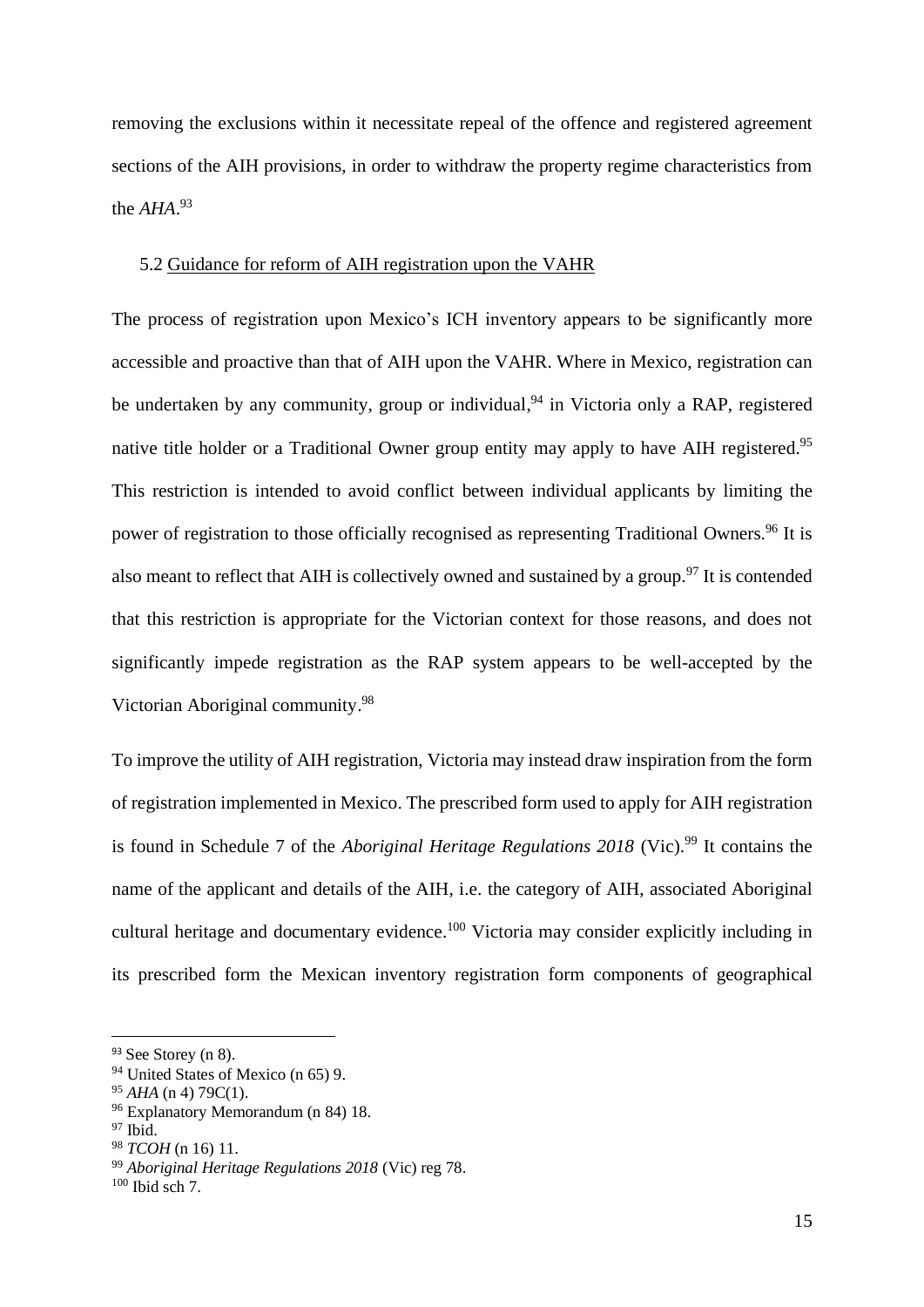dimension, risk of loss and protection measures in place. This enhancement would align AIH registration more closely with inventorying per the *ICH Convention*, as AIH protection would be facilitated though the registration process itself.<sup>101</sup> Adding a geographical dimension suggests associated heritage overlay, and ensures greater attention is drawn to associated tangible heritage. Adding information about current degree of risk of loss and protection measures in place draws attention to the urgency of protection, and whether protection measures need to be implemented or improved. This recording of current safeguarding actions in order to identify gaps in safeguarding would be the purpose of AIH registration in the absence of the property regime characteristics. The current accessibility restrictions upon the VAHR should, however, be maintained for reasons of cultural sensitivity.

Adoption of elements of the proactive approach to registration employed by Mexico would assist in remedying the current lack of cultural mapping in Victoria. Victoria should consider the creation of an equivalent of the Mexican Working Group for the Promotion and the Protection of the ICH. Like the Mexican group, the Victorian group would comprise of AIH specialists (perhaps RAP representatives or members of the VAHC) that would proactively identify and register AIH across Victoria, beginning with elements in urgent need of safeguarding. The Victorian group would work to ensure the VAHR reflects the diversity of AIH in Victoria and would encourage community participation. As suggested by the *ICH Convention*, regular updating of registrations to ensure the evolution of AIH is accounted for should also be facilitated.

Neither the ICH Convention nor the Mexican regime contemplate an inventory managed by any entity other than the state. It is nonetheless argued that the VAHC's recommendation that responsibility for the VAHR be transferred to the VAHC is appropriate. This is because the

<sup>101</sup> per *ICH Convention* (n 4) art 12.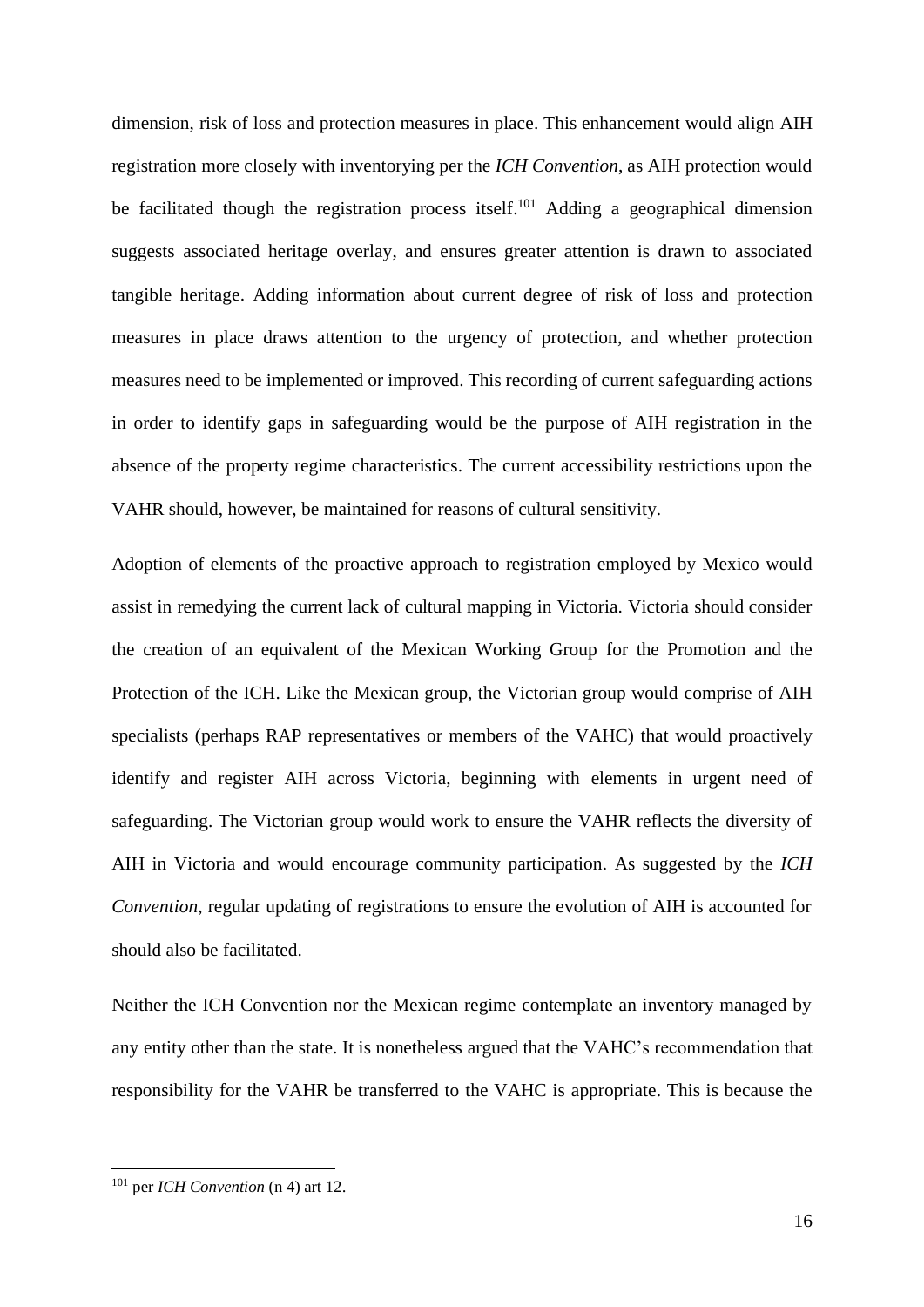VAHR is distinguishable from the Mexican inventory in that it only pertains to AIH and not the ICH of other groups or the general population. Additionally, the VAHC is still a legislative body and thus subject to certain standards of accountability. This should dispel concerns that giving responsibility for the VAHR to the VAHC could lead to 'a conflict of interest and consequent potential for abuse of power.'<sup>102</sup>

#### **6 Conclusion**

Implementation of the recommendations of this essay would constitute a dramatic shift in the focus of the AIH provisions. Nevertheless, they are the logical conclusion of careful evaluation of the AIH provisions through comparison with the *ICH Convention* and Mexican ICH regime. The logistical difficulties of implementing the recommendations within this essay are acknowledged, as are the complex social and political obstacles that have generally deterred Australia from adherence to or ratification of the *ICH Convention*. <sup>103</sup> It was not within the scope of this essay to indicate how these obstacles are to be overcome, but rather to assess the current law and suggest achievable improvements that would render the law exemplary.

If any bills amending the AIH provisions do come before the Victorian parliament in the near future, is it hoped that during their preparation, due regard is given to the lessons that may be learnt from the *ICH Convention* and its implementation in countries such as Mexico.

<sup>102</sup> *TCOH* (n 16) 40.

<sup>103</sup> Connolly (n 55) 209.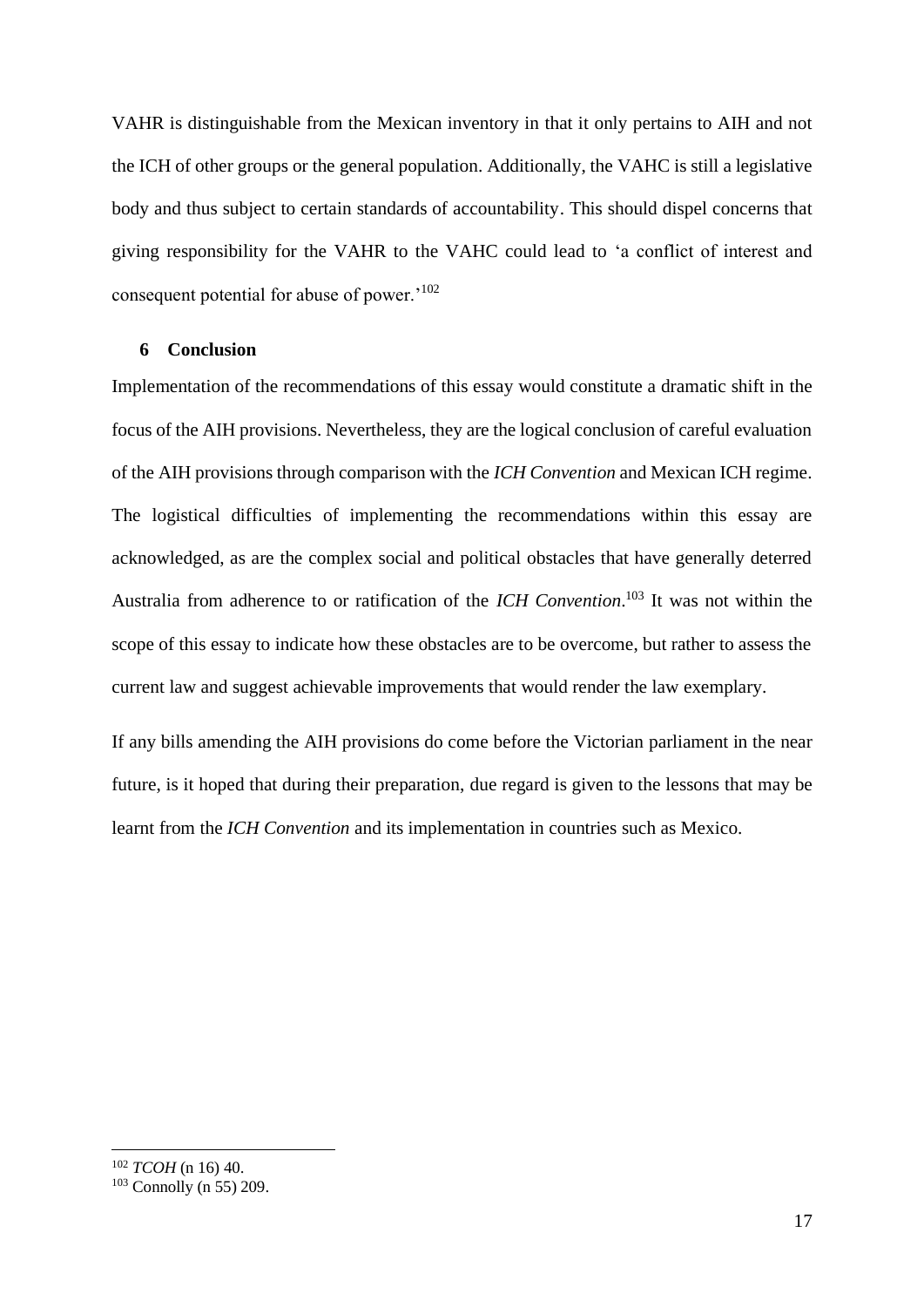## **Bibliography**

## A *Articles/Books/Reports*

Armstrong-Fumero, Fernando and Julio Gutierrez, 'Settlement Patterns, Intangible Memory, and the Institutional Entanglements of Heritage in Modern Yucatán' in Fernando Armstrong-Fumero and Julio Gutierrez (eds), *Legacies of Space and Intangible Heritage: Archaeology, Ethnohistory, and the Politics of Cultural Continuity in the Americas* (University Press of Colorado, 2017) 15

Armstrong-Fumero, Fernando, 'From Hacienda Domesticity to the Archaeological Sublime: Sentiment and the Origins of Heritage Management in Yucatan, Mexico' (2018) 14 *Archaeologies* 115

Australian Law Reform Commission, *Traditional Rights and Freedoms—Encroachments by Commonwealth Laws* (Interim Report No 127, August 2015)

Connolly, Isabelle, 'Can the World Heritage Convention be adequately implemented in Australia without Australia becoming a party to the Intangible Heritage Convention?' (2007) 24 *Environmental and Planning Law Journal* 198

Gellman, Mneesha 'The right to learn our (m)other tongues: indigenous languages and neoliberal citizenship in El Salvador and Mexico' (2018) 40(4) *British Journal of Sociology of Education* 523

Intergovernmental Committee for the Safeguarding of the Intangible Cultural Heritage, *Reflection on the role of accredited non-governmental organizations within the 2003 Convention for the Safeguarding of the Intangible Cultural Heritage* (Report, 18 April 2019)

Kurin, Richard, 'Safeguarding Intangible Cultural Heritage: Key Factors in Implementing the 2003 Convention' (2007) 2 *International Journal of Intangible Heritage* 10

Kuruk, Paul, 'Cultural Heritage, Traditional Knowledge and Indigenous Rights: An Analysis of the Convention for the Safeguarding of Intangible Cultural Heritage' (2004) 1 *Macquarie Journal of International Law* 111

Morales, Francisco and Edaly Moreno, 'The Legal Framework for Safeguarding the Intangible Cultural Heritage in Mexico' in Pier Luigi Petrillo (ed), *The Legal Protection of the Intangible Cultural Heritage: A Comparative Perspective* (Springer, 2019) 37

Petrillo, Pier Luigi (ed), *The Legal Protection of the Intangible Cultural Heritage: A Comparative Perspective* (Springer, 2019)

Ruiz, Maya, 'Reseña de Ley General de Cultura y Derechos Culturales promulgada en México en 2017' (2018) 12(24) *Cultura y representaciones sociales* 425

Sherkin, Samantha, 'A Historical Study on the Preparation of the 1989 Recommendation on the Safeguarding of Traditional Culture and Folklore' in Peter Seitel (ed), *Safeguarding Traditional Cultures: A Global Assessment* (Center for Folklife and Cultural Heritage, Smithsonian Institution, 2001)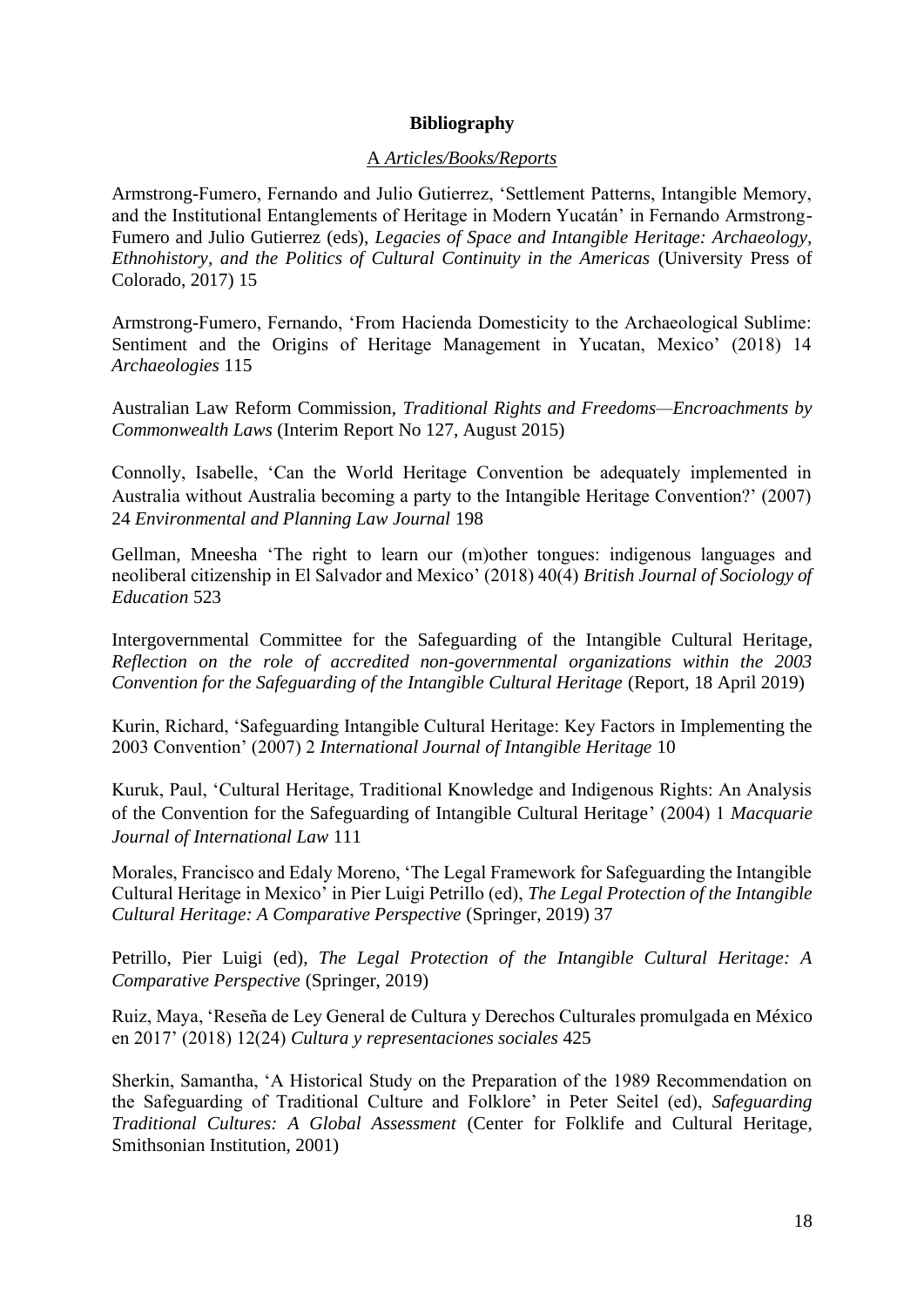Storey, Matthew, 'Tangible Progress in the Protection of Intangible Cultural Heritage in Victoria?' (2017) 20 *Australian Indigenous Law Review* 108

UNESCO, *Basic Texts of the 2003 Convention for the Safeguarding of the Intangible Cultural Heritage* (UNESCO, 2020 ed, 2020)

United States of Mexico, *Report on the Implementation of the Convention and on the Status of Elements Inscribed on the Representative List of the Intangible Cultural Heritage of Humanity* (Periodic Report, December 2017)

Victorian Aboriginal Heritage Council, *Annual Report on Registered Aboriginal Parties 1 July 2019 – 30 June 2020* (Report, July 2020)

Victorian Aboriginal Heritage Council, *Taking Care of Culture* (Discussion Paper, January 2021)

Victorian Aboriginal Heritage Council, *Taking Control of Our Heritage: Recommendations for reform of the Aboriginal Heritage Act 2006* (Final Report, October 2021)

## B *Legislation*

*Aboriginal Heritage Act 2006* (Vic)

*Aboriginal Heritage Regulations 2018* (Vic)

*General Law for the Protection of Cultural Heritage of Indigenous and Afro-Mexican Peoples and Communities in Mexico* (published in the Official Journal of the Federation on January 17, 2022) (United States of Mexico)

*General Law on Culture and Cultural Rights* (published in the Official Journal of the Federation on June 19, 2017) (United States of Mexico)

## C *Treaties*

*Convention for the Safeguarding of the Intangible Cultural Heritage*, signed 17 October 2003, 2368 UNTS 3 (entered into force 20 April 2006)

*Universal Copyright Convention*, signed 6 September 1952, 943 UNTS 178 (entered into force 10 July 1974)

## D *Other*

Blechyndan, Ashleigh, Belinda Burbidge, Michael O'Kane and Philip Roberts, 'Victoria leads the way in Australian Aboriginal intangible heritage protection' (December 2016) *Native Title Newsletter* 19

Elsevier, *International Encyclopedia of Human Geography (Second Edition)* (online at 8 March 2022) Heritage and Economy, 369-372

Explanatory Memorandum, Aboriginal Heritage Amendment Bill 2015 (Vic)

First Peoples-State Relations, 'About First Peoples - State Relations' *First Peoples-State Relations* (Web Page, 6 October 2021) <https://www.firstpeoplesrelations.vic.gov.au/aboutfirst-peoples-state-relations>.